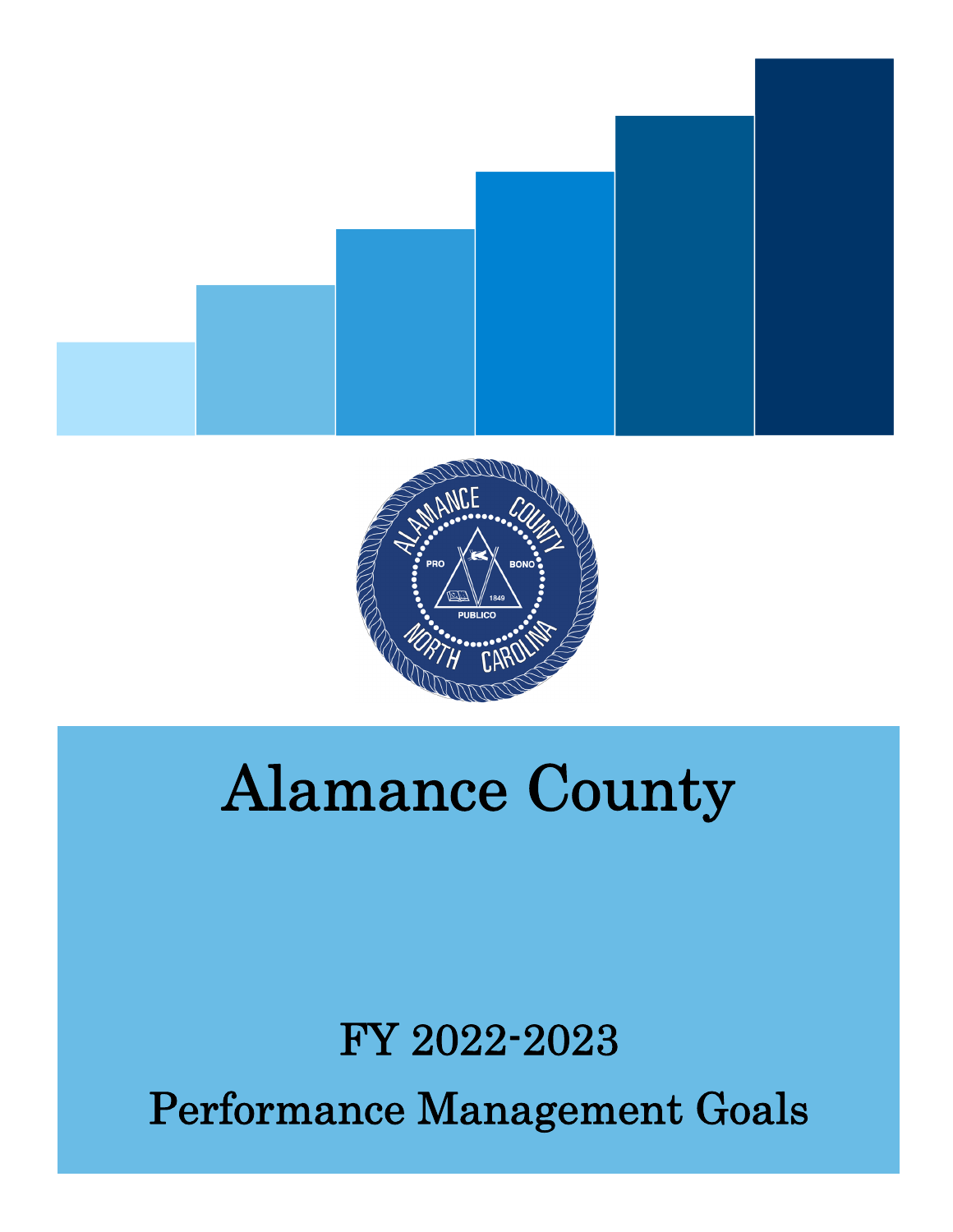### **Table of Contents**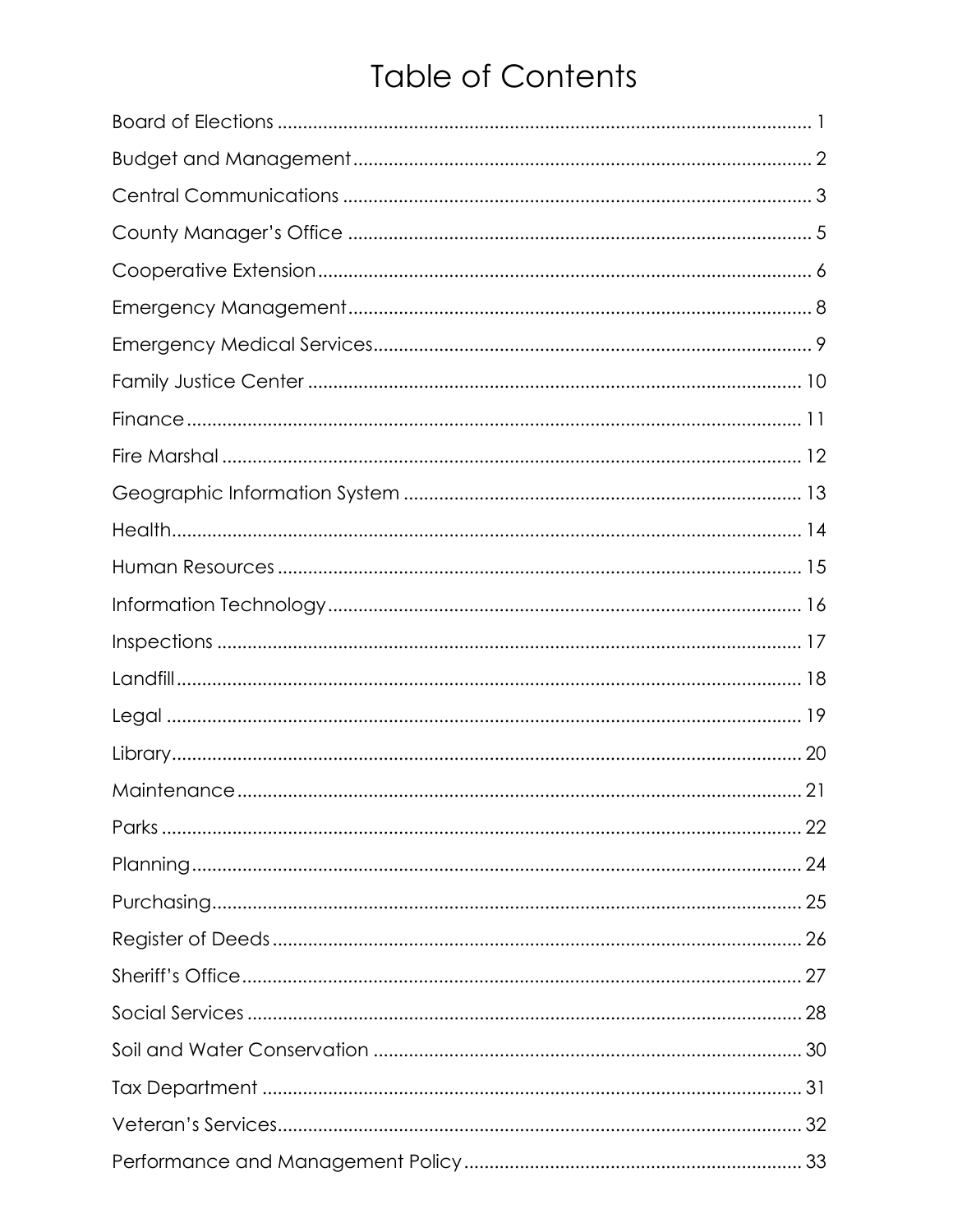- 1. To ensure correct statutory and procedural processes are efficiently followed, the BOE will require each position (judges, voting equipment assistants, greeters, curbside assistants and check-in assistants) to attend one training class, whether in person or in a virtual format, offered to precinct officials for each election.
- 2. To ensure accurate elections, Elections staff will complete 100% of statutorily required logic and accuracy testing and voting equipment calibration on all voting equipment prior to each election.
- 3. To abide by State standards, the BOE will participate in the statutorily required Mock Election prior to each election.
- 4. To provide voters with confirmation information and encourage voter participation, the BOE will mail voter cards within two weeks from the time the voter registration application/change was received in the Board of Elections office.
- 5. To facilitate voter information, the BOE will participate in six events: virtual or online events, festivals, civic events to engage the voting population.
- 6. To provide information to the public, the BOE will post NVRA (National Voter Registration Act) Statistics on the website monthly.
- 7. To provide information to the public, the BOE will post a report of the current registered voters in Alamance County by precinct, party, race, and gender monthly on the website.
- 8. To provide information to the public, the BOE will scan and post Quarterly Campaign Finance Reports to the website within one month of receipt from the campaign in order to encourage the availability and public transparency of campaign finance reports.

- 1. Track the number of BOE voter education events
- 2. Track the number of election officials trained each election
- 3. Track the number of voter information changes (i.e. new registrations, name, address and party changes, duplicate registrations, etc.)
- 4. Track the number of verification cards mailed (i.e. new registration changes, NCOA changes, list maintenance changes, etc.)
- 5. Track the number of voter registrations removed due to MFC, Death, Felony or voter request
- 6. Obtain a PO Box for more security of absentee ballots and voter information
- 7. Track the number of Early Voting Participants
- 8. Track the number of absentee ballots mailed and returned
- 9. Track the number of Election Day Voters
- 10. Track the number of in/out phone calls
- 11. Upload information to Social Media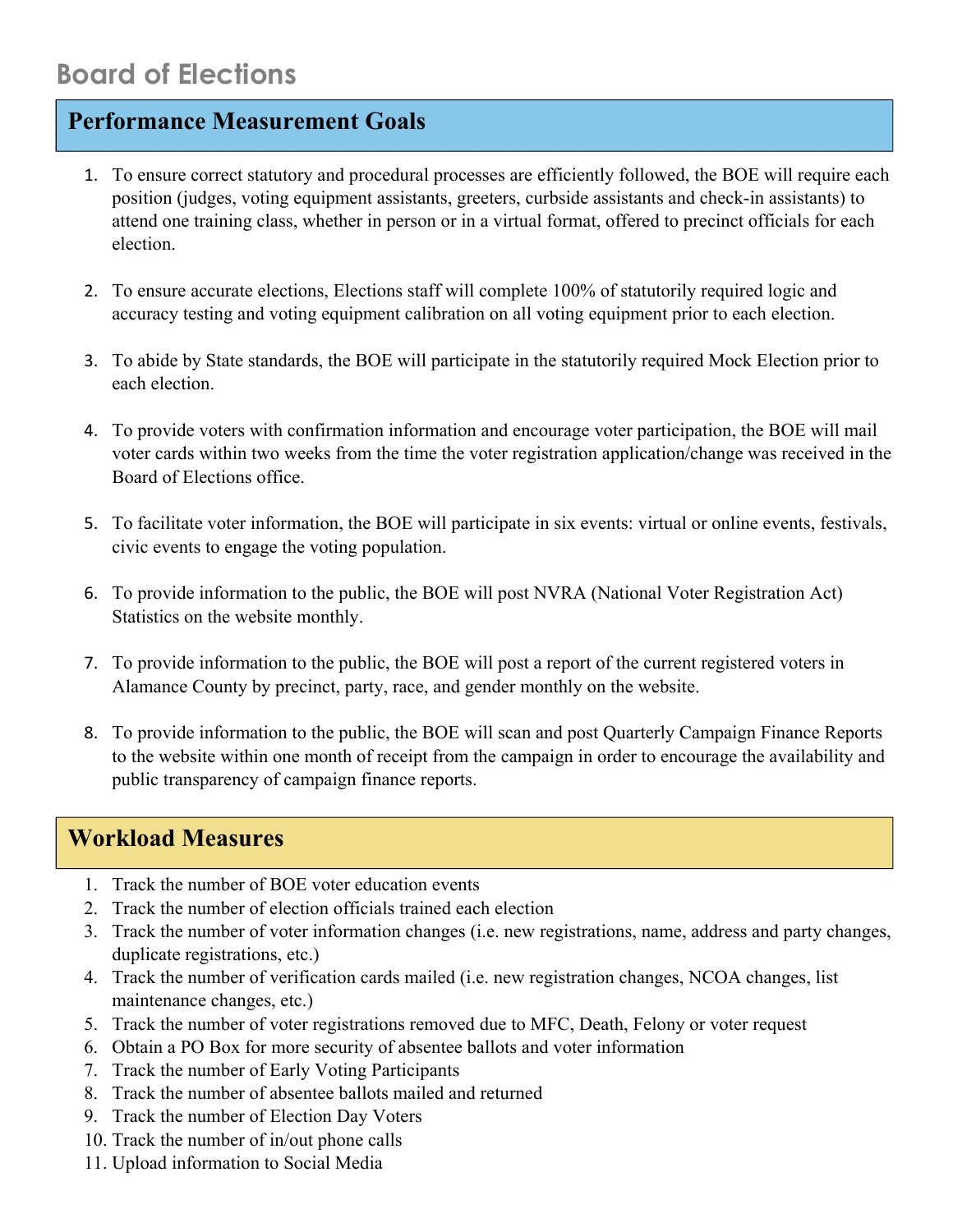- 1. Expand staff training to ensure that all budget analysts have the technical ability to prepare and amend the annual budget.
- 2. At least one team member will attend one of the NC Local Government Budget Association Conferences annually to gain additional professional insight into innovations and best practices within the field.
- 3. Monthly, complete all reports regarding lapsed salaries and departmental analyses and submit recommendations for concerns or improvement to the department manager and County Manager.
- 4. Submit a quarterly report to the County Manager with County-wide information regarding compensation, employee turnover, budget amendments, capital plans, spending on strategic initiatives, grant funds and the self-insurance funds.
- 5. Provide support to all County department managers for budget planning and review of current department analysis.
- 6. Schedule and complete all budget meetings between departments and County Manager by April 1st.
- 7. For Capital Plan budgeting, coordinate monthly Technical Review Committee meetings and the information provided to the Capital Oversight Committee.
- 8. Update Capital Website monthly with TRC, OSC, and project update information.
- 9. Update and post the annual Performance Management Report to the County's website.
- 10. Continue research of the ARPA Coronavirus State and Local Fiscal Recovery Fund in order to educate departments and guide the budget and monitoring process.
- 11. Research and apply to federal and state grants that could fund County strategic initiatives.
- 12. Create grant budgets that meet County strategic initiatives, coordinate the flow of information, monitor fiscal grant management, and ensure outcome reports are completed for County-wide federal and State grants.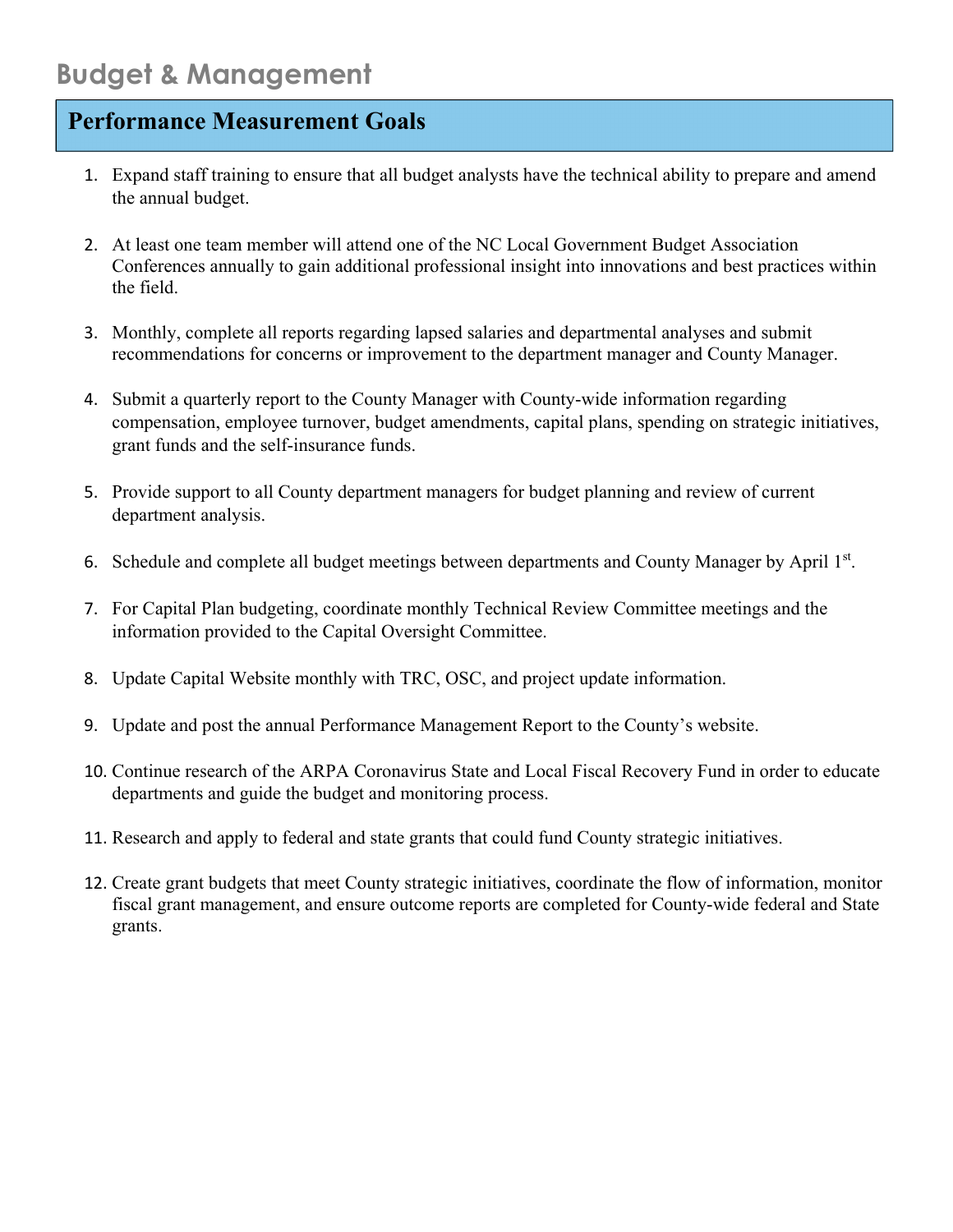- 1. To increase communication, C-Com will conduct a quarterly meeting with Law Enforcement User group to discuss relevant 911 issues.
- 2. To respond to residents' needs as quickly as possible, 95% of all 911 phone lines will be answered within 10 seconds (2 rings).
- 3. To respond to residents' needs as quickly as possible, 95% of all administrative phone lines will be answered within 15 seconds (3 rings).
- 4. To ensure quality operator assistance, 90% of all full-time employees will complete 48 hours of training annually.
- 5. To prepare for emergencies, each full-time employee will train at the Backup Center annually.
- 6. To maintain access for people with disabilities who use teletypewriters, C-Com will conduct TTY tests weekly with Burlington Communications.
- 7. To prepare and train for emergencies, each full-time employee will participate in a tabletop exercise twice a year with the department or another emergency services agency.
- 8. To evaluate callers' needs and connect them to appropriate resources, all full-time employees will be offered Mental Health Training as classes are available.
- 9. Representative(s) will attend each Peer Review meeting established by EMS and provide statistical data requested by the Alamance County Medical Director.
- 10. C-Com will meet with the Alamance County Fire Users Group bi-monthly to increase communications and strengthen agency relationship.
- 11. To increase communication, Administration will meet with Burlington Communications semi-annually.
- 12. To further strengthen partnerships, C-Com will track and report response times for internal and external inquiries.
- 13. Alamance County Central Communications will successfully transition to the MCC-7500E radio system.
- 14. C-Com will track and report vacancies/turnover each month to the County Manager.
- 15. C-Com will maintain at least (1) staff member certified in Critical Incident Debriefing per year.
- 16. Administrative job duties will continue to be evaluated to insure staff are cross trained.
- 17. Departmental Committee will continue to meet to review departmental policies and procedures to ensure they are up to date.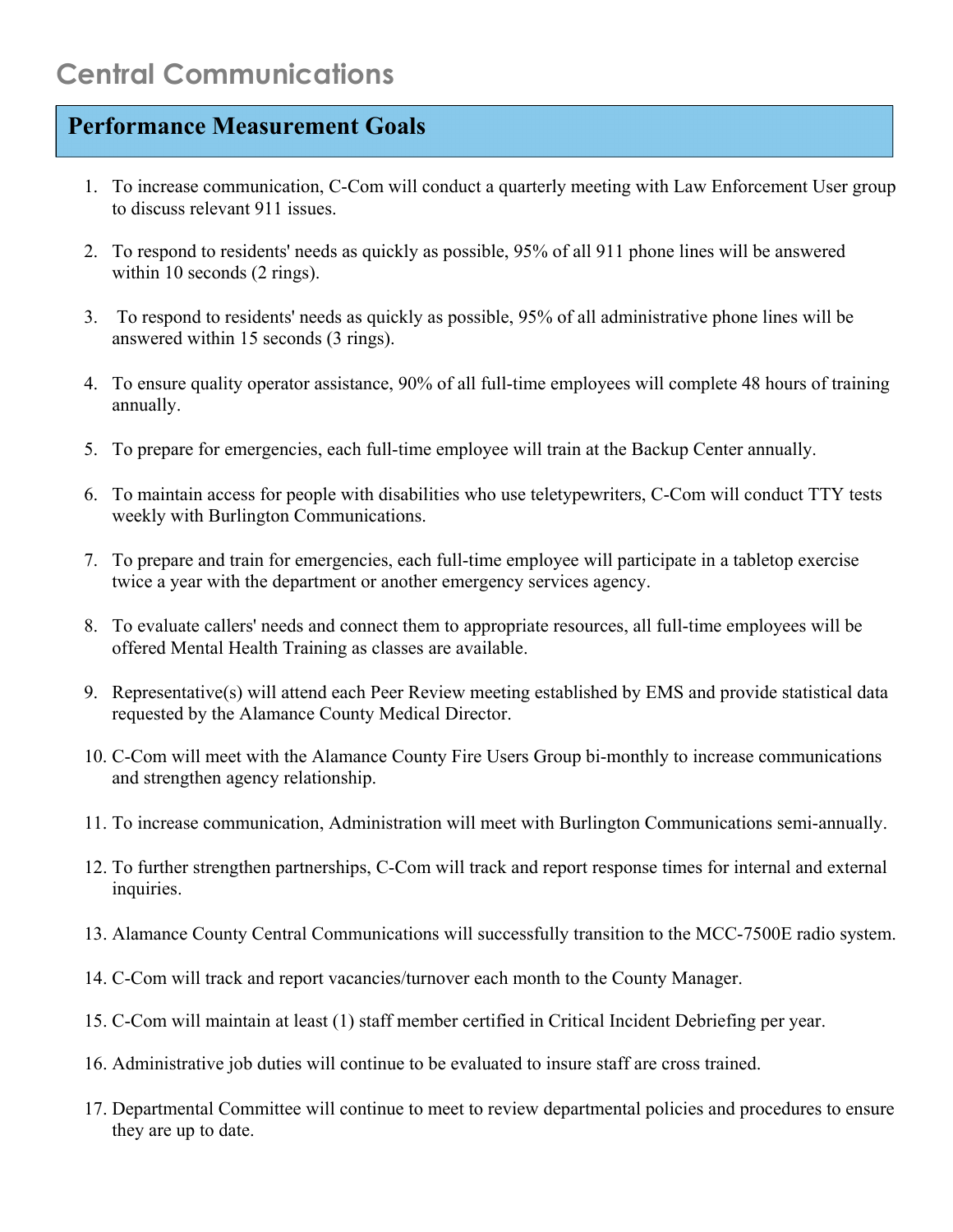### **Central Communications Cont.**

- 1. Processing time for EMD Echo calls from route to dispatch
- 2. Processing time of Structure Fire calls from route to dispatch
- 3. Processing time for Disturbance/ Domestic calls from received to dispatch
- 4. Number of 911 phone lines answered
- 5. Number of administrative phone lines answered
- 6. Number of administrative outbound calls
- 7. Number of CAD entries
- 8. Number of Radio Transmission
- 9. Number of Random Quality Assurance Case Reviews Completed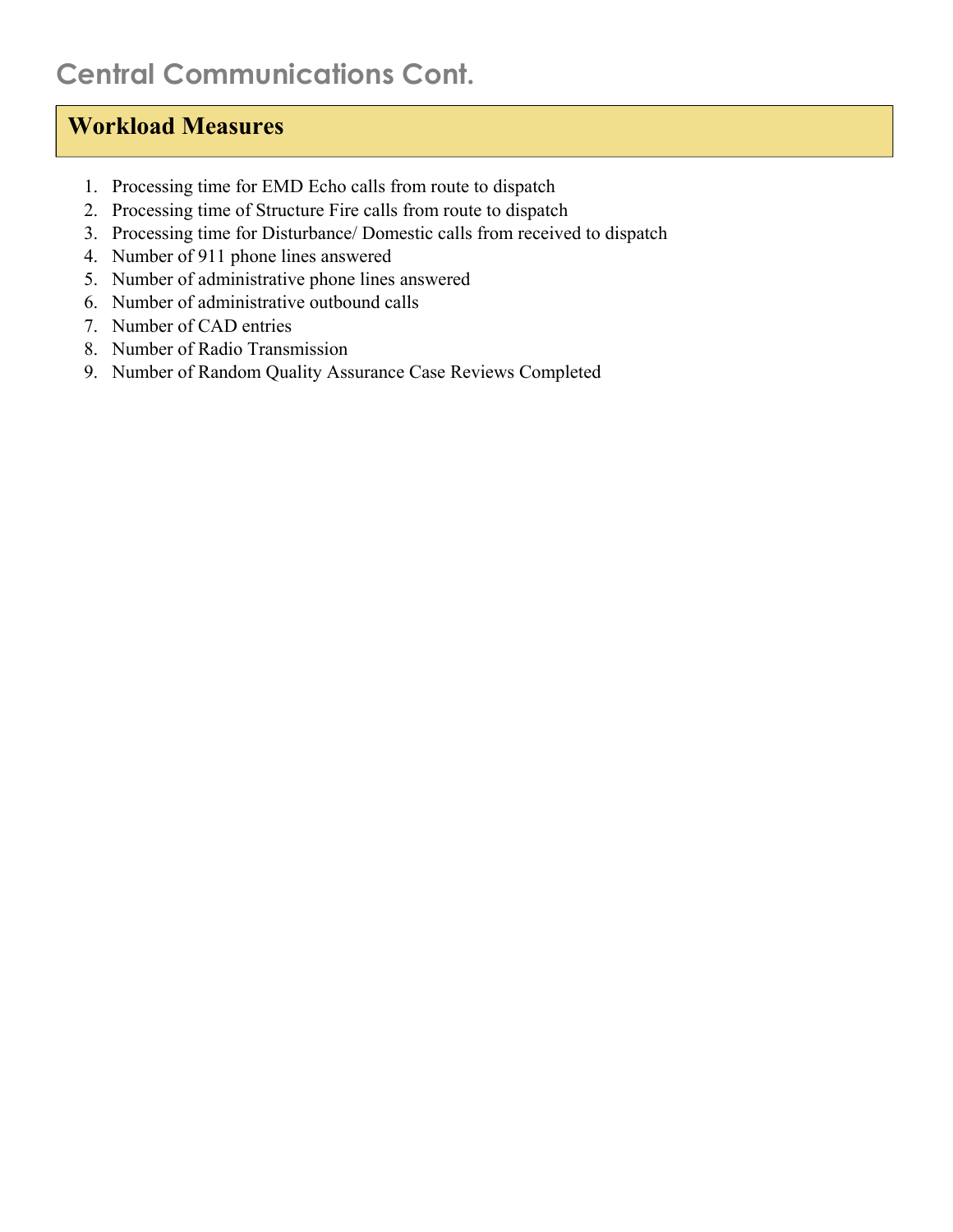- 1. To provide information to the public, 90% of regular agenda packets will be posted to the website on the Thursday prior to Monday's Board of Commissioner's meeting.
- 2. The County Manager's Office will monitor, update, and report on the status of the Capital Improvement Plan.
- 3. To meet community needs, the County Manager's Office will investigate the best use of federal and state grants to improve the community, i.e. ARPA.
- 4. To improve communications for public safety, the County Manager's Office will investigate technology improvements that expand and strengthen communication coverage.
- 5. To increase public accountability and transparency, the County Manager's Office will create and disseminate an annual Performance Management Report.
- 6. To improve the Performance Management program, the County' Manager's Office will evaluate and recommend improvements to the existing PM Program and Policy.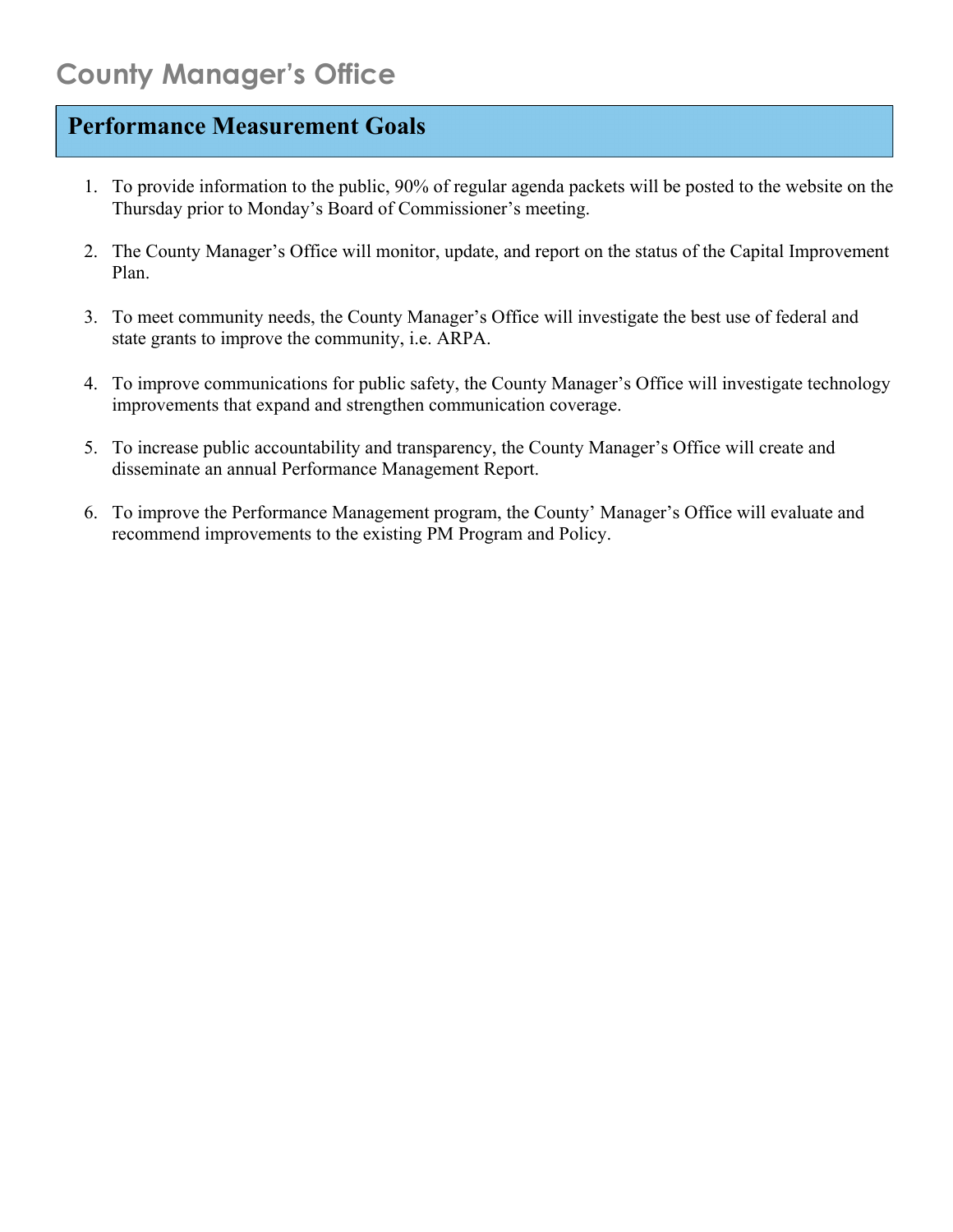- 1. To increase agricultural education to current farmers, Cooperative Extension will provide 5 educational programs for field crop and livestock producers, which include conferences (i.e. regional beef conference, regional goat and sheep conference, and regional field crops conference), poultry production, and pasture management as well as GAP training for tobacco producers.
- 2. To increase agricultural education, Cooperative Extension will produce and disseminate quarterly newsletters for field crop, livestock producers and consumers (FCS) and monthly newsletters for horticulturists.
- 3. To support current and potential farmers, Cooperative Extension will provide telephone and email technical assistance for producers.
- 4. To support current and potential farmers, Cooperative Extension will provide a minimum of 75 one-onone farm visits for production issues.
- 5. To support current and potential farmers, Cooperative Extension will provide 8 pesticide continuing education classes for producers.
- 6. To increase agricultural education to students, Cooperative Extension will offer 3 embryology sessions in local schools to increase agriculture awareness.
- 7. To increase participation and awareness of agricultural resources, Cooperative Extension will promote the Think Green Thursdays video series by advertising a least twice in the Resident Newsletter, County Social Media, Cooperative Extension Social Media, and the Cooperative Extension Newsletter.
- 8. To further support the farming and -potential farming community, Cooperative Extension will promote the Buster Sykes Demonstration Orchard where residents can learn proper growing techniques such as pruning, fruit thinning, pest management, and forest management through 2 workshops.
- 9. To encourage and support youth agricultural programming, Cooperative Extension will sponsor youth agricultural programming and resources through Extension efforts such as the 4-H youth livestock program (judging, skillathon, quiz bowl): summer 4-H opportunities (camps, farm tours) and farm to table (agriculture program for 4th graders).
- 10. To further support the farming and non-farming community, Extension Master Gardeners will provide educational opportunities for the public that include: Think Green Thursdays gardening classes, Farm to Table program, Homegrown in the Park, Herb Festival, wellness fairs, and local farmers markets.
- 11. To increase consumption of local foods by demonstrating ways to prepare and preserve produce grown, either commercially or at home, through hands-on workshops and interactive food demos.
- 12. To encourage healthy lifestyle changes in the areas of nutrition and physical activity in order to prevent chronic disease (such as diabetes & Cardio vascular disease) through educational classes.
- 13. To increase food safety of our food establishments through food safety manager training classes.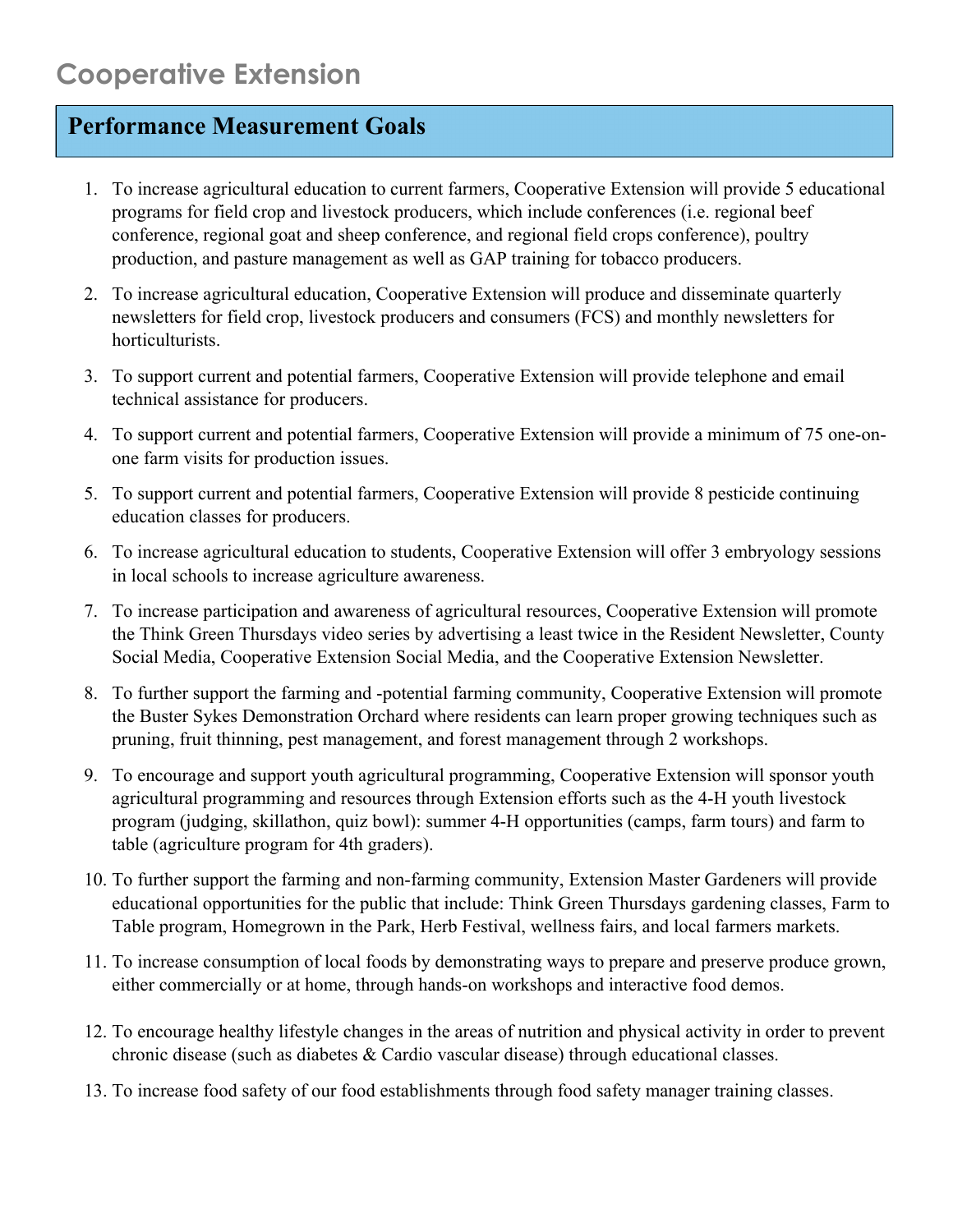### **Cooperative Extension Cont.**

- 1. Number of producers attending training-increase in profitability
- 2. Number of individual farm visits for production issues
- 3. Number of pesticide applicators receiving recertification training
- 4. Number of Master Gardener Volunteer-money saved through volunteer efforts
- 5. Number of Master Gardener Volunteer hours
- 6. Track the number of people who attend agricultural educational programs
- 7. Number of persons receiving SERV Safe or Safe Plates training
- 8. Number of youth agricultural programming participants
- 9. Number of embryology program participation
- 10. Number of Persons receiving Newsletter Correspondence from the Cooperative Extension
- 11. Number of individuals making healthy lifestyle changes (in areas of nutrition or physical activity)
- 12. Number of individuals increasing local food consumption due to preparation or preservation techniques learned
- 13. Number of farms listed on local foods website (cumulative listing)
- 14. Number of farms/local food businesses listed on the Visit NC Farms app
- 15. Number of people (public) being connected to farms through our local foods' website and the Visit NC Farms app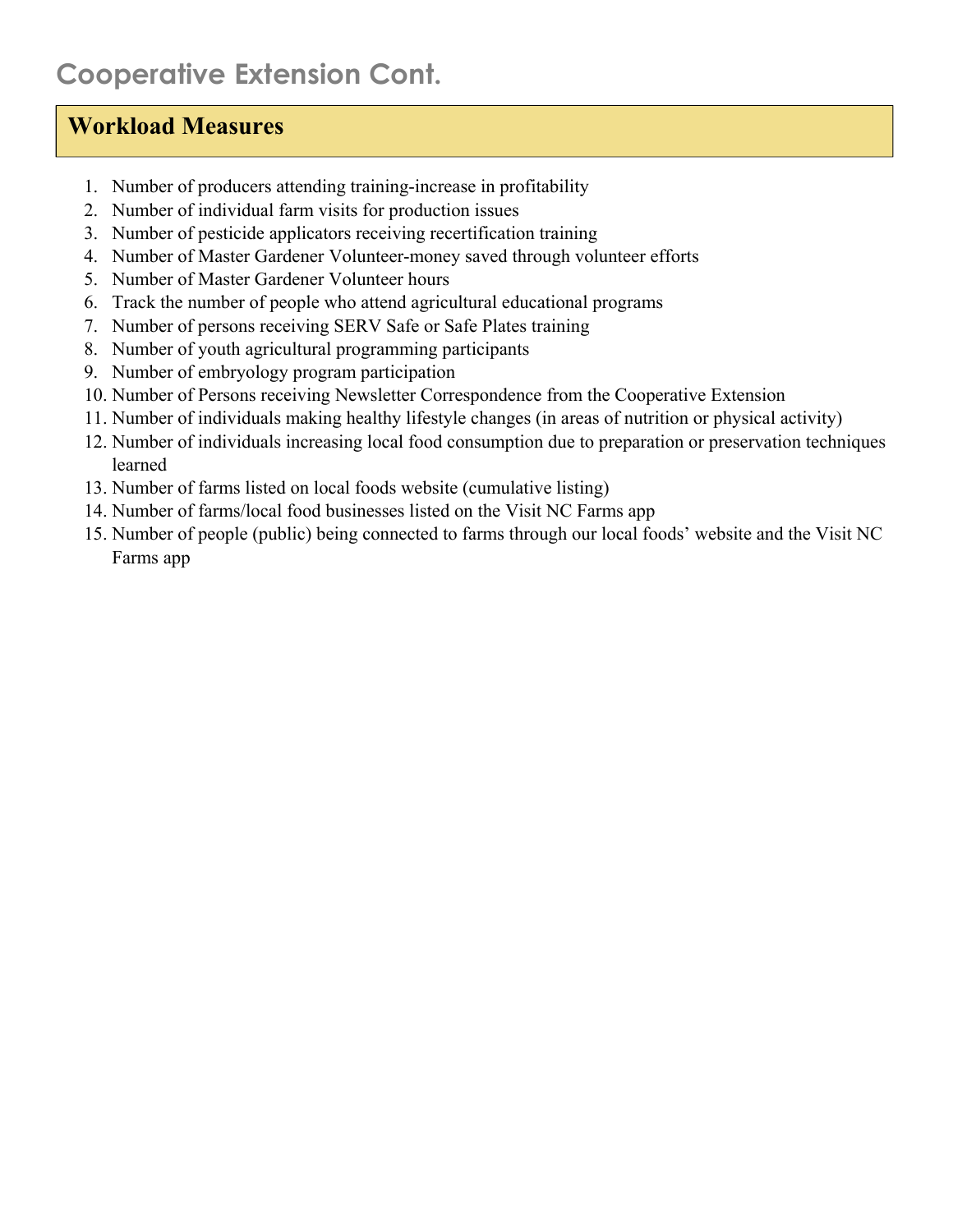- 1. EM will continue to update the Emergency Operations Plan (EOP) to include pandemic experiences and responsibilities.
- 2. EM will continue to support ICS training for all necessary Command staff and mutual aid partners.
- 3. EM will conduct a full-scale exercise with one of our Hazmat facilities based on a Hazardous Material spill.
- 4. EM will continue to prepare for potential emergencies with assisting chemical facilities with developing a Facility Emergency Action Plan.
- 5. EM will continue to review Hazmat procedures and responses with all local fire departments and industries.

- 1. Number of emergency calls responded to
- 2. Number of calls that were Hazmat related
- 3. Number of calls that were weather related
- 4. Number of training events EM staff teaches
- 5. Number of training events EM staff participates in (local/state)
- 6. Number of outreach events participated in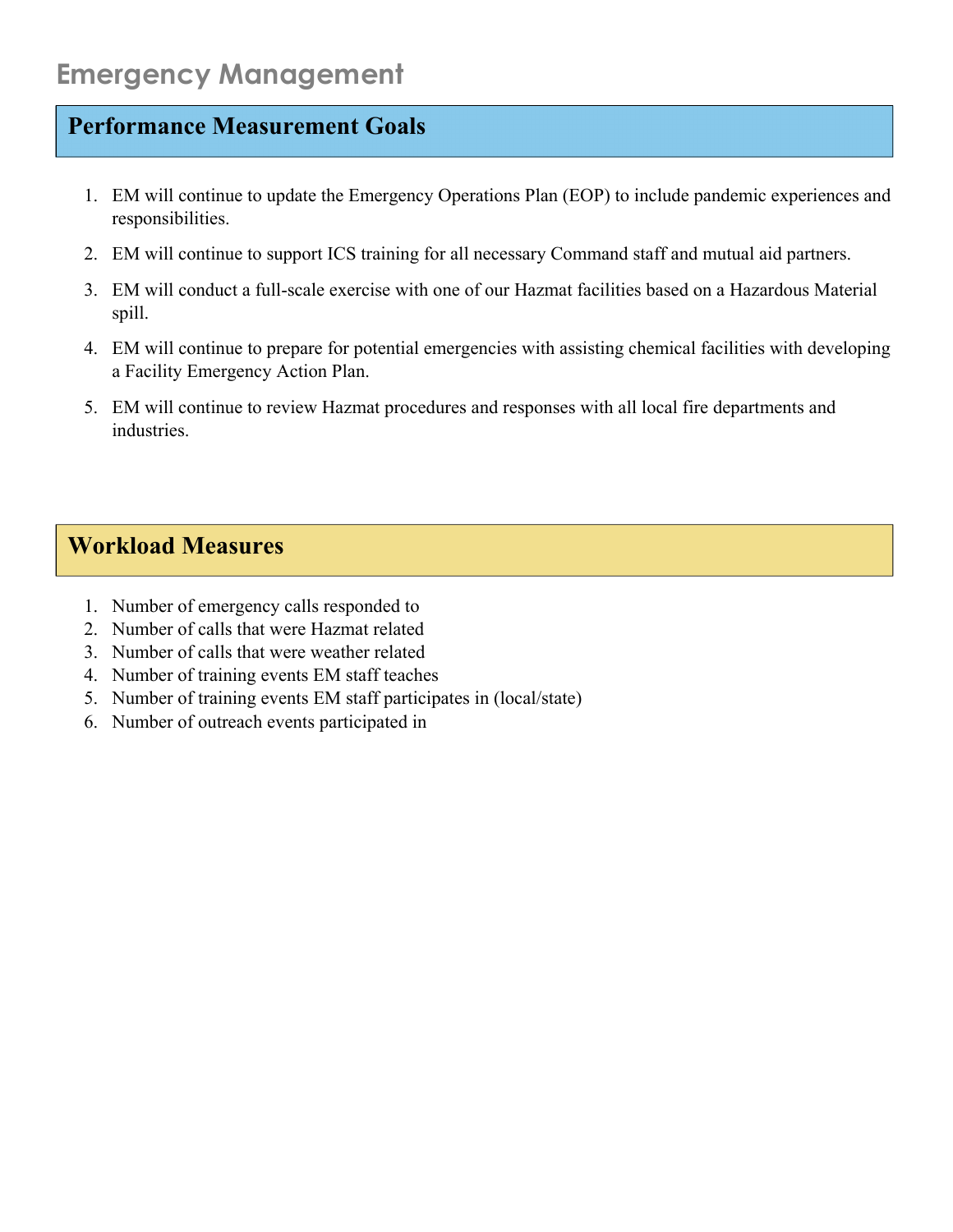- 1. All cardiac arrest calls will be reviewed with the responding crews by the EMS Quality Manager.
- 2. To increase the annual survival rate of  $>30\%$  for all witnessed, shockable cardiac arrests.
- 3. The EMS Service's Clinical Quality Management Program will review 10% of all completed patient care reports to ensure delivery of high-quality outcomes and safety.
- 4. EMS will work towards and apply for the 2022 Mission: Lifeline EMS Recognition for Excellent STEMI (heart attack) care.
- 5. The EMS training department will offer each employee a total of 4 hours of cardiac arrest care training.
- 6. EMS will increase the number of CIT certified paramedics by 8.
- 7. The EMS department will review and update its standard operating guidelines.
- 8. EMS will conduct yearly N95 fit testing on all EMS employees.

- 1. Number of EMS calls each month
- 2. Number of patients transported each month
- 3. Total time that units are not available monthly
- 4. Number of miles driven
- 5. Report and monitor the percentage of scheduled unit hours that are produced
- 6. Monthly ambulance billing revenue
- 7. Average emergency response time
- 8. Percentage of chute times (wheels rolling) that are under 90 seconds (0700-2259)
- 9. Percentage of chute times that are under three minutes (2300-0659)
- 10. Report monthly Unit Hour Utilization (percentage of time ambulances are between dispatched and in service)
- 11. Number of times out-of-county ambulance services respond to calls in Alamance County
- 12. Number of times that Alamance County EMS responds to calls in other counties
- 13. Number of times that Alamance Rescue transports patients as ambulance service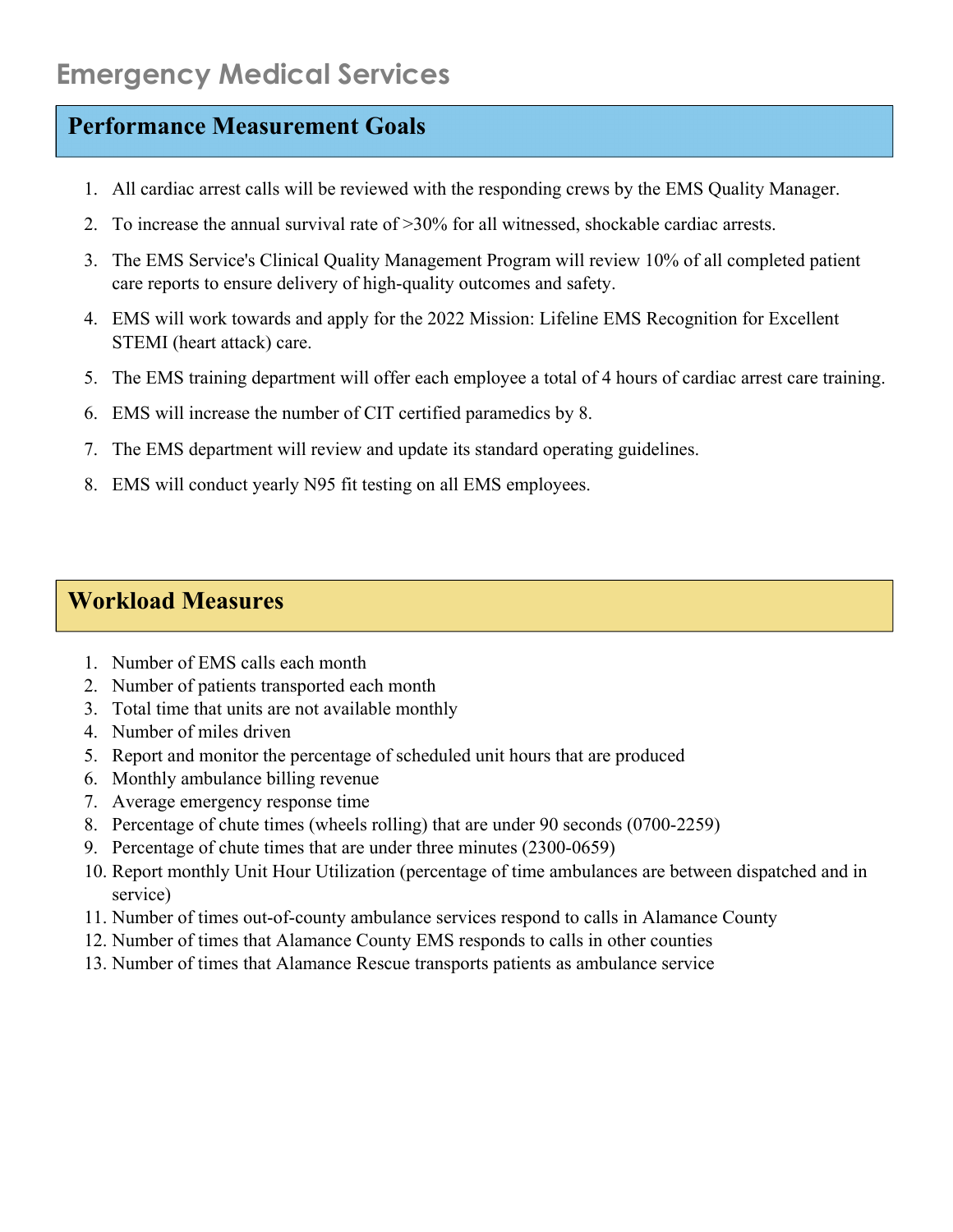To meet the needs of victims and survivors in Alamance County, the Family Justice Center will:

- 1. Track the number of strangulations reported to the FJC, highest indicator of potential homicide.
- 2. Track the percent of victims who sought medical treatment for strangulation prior to coming to FJC.
- 3. Track danger Assessment score for victims. A 10 or more is considered a high-risk score. Scores will be averaged per month.
- 4. Track the number of victims provided with financial support including: emergency hotels, gas cards, bus passes, transportation, lock changes, emergency daycare, and emergency gift cards.
- 5. FJC will facilitate at least 2 Domestic Violence Fatality Reviews per year, to determine what interventions could have prevented DV homicide.
- 6. Increase capacity for services by utilizing interns and tracking the number of hours agency interns provide to FJC.
- 7. Recruit at least six abuse survivors (a minimum of one year post their abuse) to provide feedback and advocacy on an FJC steering committee called VOICES.
- 8. Provide trainings, presentations, and participate in outreach events to train and reach out to area professionals, the community, and potential victims.
- 9. Increase collaboration through partner meetings, executive partner meetings, and FJC collaborative events.
- 10. Staff will receive an average of 20 hours of continuing education training every year to stay current on evidence-based practices.

- 1. Number of FJC clients served in person
- 2. Number of FJC client visits
- 3. Number of FJC referrals to on-site partner agencies
- 4. Number of restraining orders filed on site
- 5. Number of high-risk team staffings
- 6. Number of follow-up calls made to victims to provide hope and support after initial services at FJC
- 7. Number of children accompanying victims onsite
- 8. Number of clients assessed by DVPP
- 9. Number of victim contacts by DVPP
- 10. Number of clients completing the DVPP program
- 11. Number of DVPP clients terminated from the program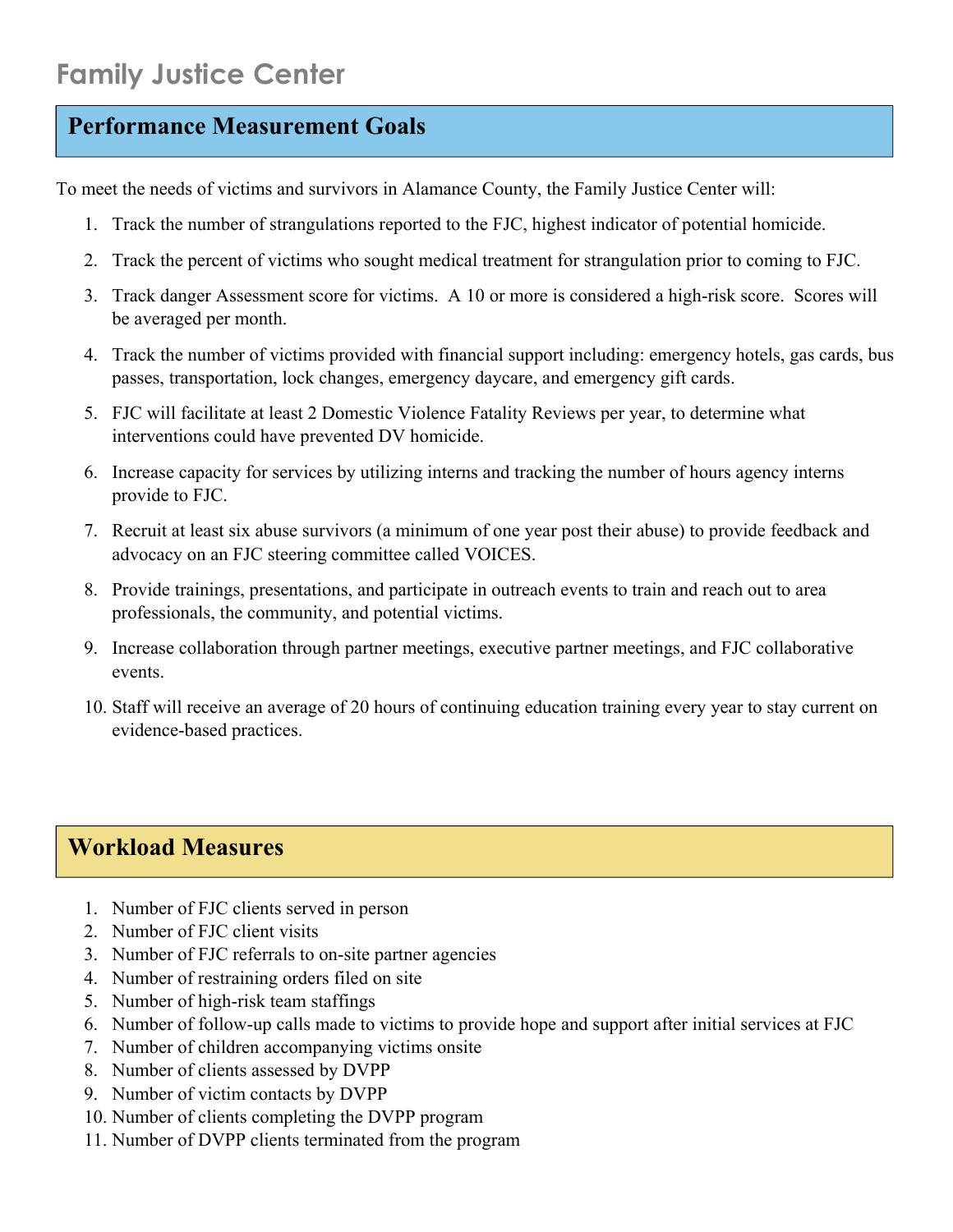### **Finance**

### **Performance Measurement Goals**

- 1. Finance will implement a Munis operating system upgrade.
- 2. Staff will participate in one team building exercise.
- 3. Staff job duties will continue to be evaluated to ensure employees are cross trained.
- 4. The Finance and Purchasing SharePoint sites will be reviewed and updated quarterly.
- 5. Explore and implement an electronic signing system for contracts.

\*Finance and Purchasing are collaborating to accomplish these PM Goals.

- 1. Number of accounts payable checks issued
- 2. Voided accounts payable checks
- 3. Number of payroll checks issued
- 4. Number of journal entries and adjustments
- 5. Number of receipts issued
- 6. Number of total expenses for General Fund and all other funds
- 7. Number of bank statements reconciled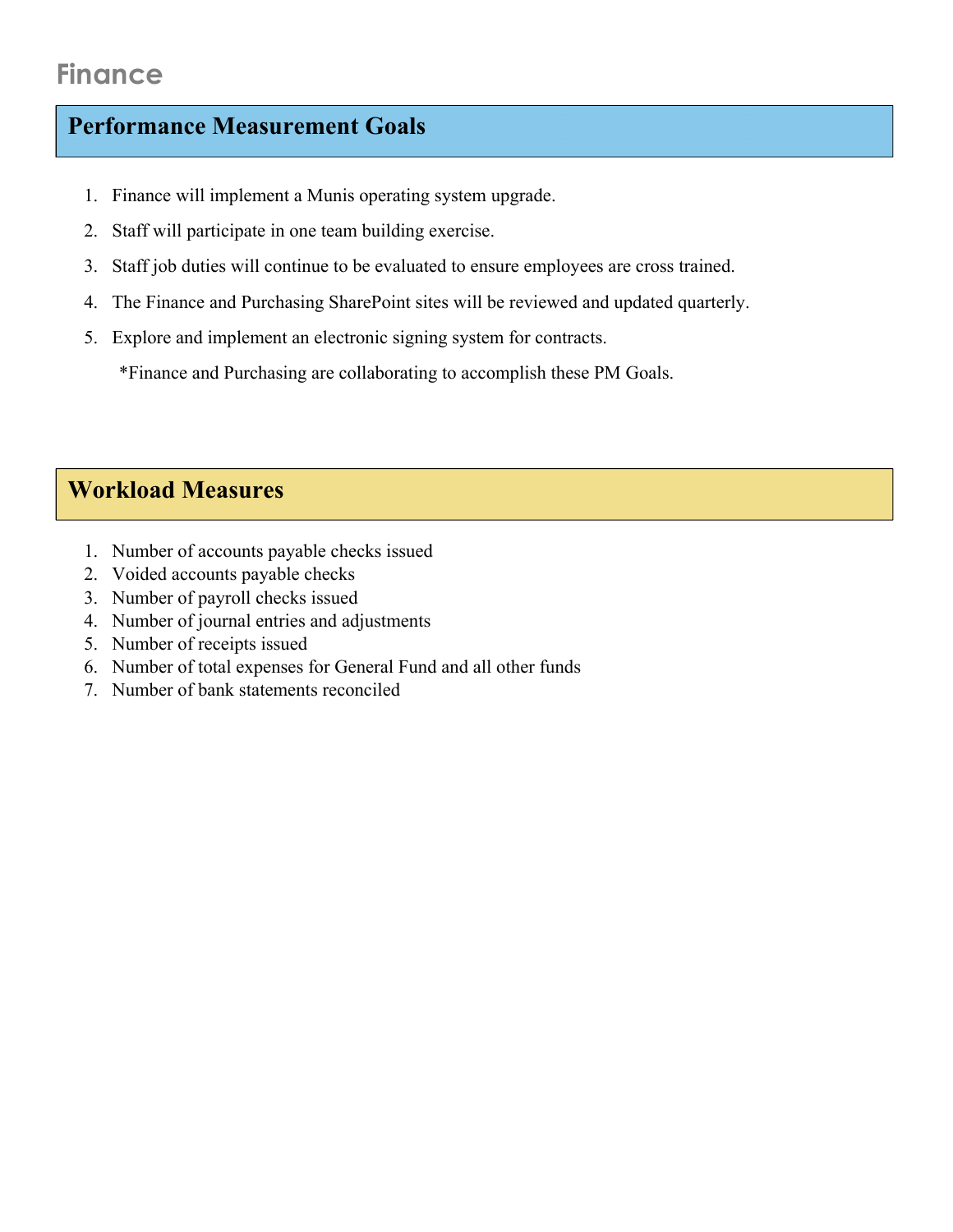- 1. To decrease wait time for customers, the FMO will respond to permit requests within 48 hours 95% of time.
- 2. To address fire investigations in a timely manner, the FMO will complete preliminary fire investigation reports within 72 hours 90% of time.
- 3. To continue to offer quality services, all Fire Inspectors will attend at least 8 hours of Fire Prevention continuing education annually.
- 4. To ensure timely response, the FMO will review and approve and/or reject submitted plans within an average of 5 days.
- 5. To increase resident fire education, the FMO and administrative assistant will provide the Citizens of Alamance County Fire Safety techniques/training at a total minimum of 4 public events.
- 6. To better analyze patterns and trends, the FMO will map locations of all working structure fires in Alamance County.
- 7. To ensure safety, the FMO will complete 100% of general inspections.

- 1. Number of fire inspections conducted by FMO staff
- 2. Number of code violations found
- 3. Number of residential fire investigations conducted by FMO staff
- 4. Number of commercial fire investigations conducted by FMO staff
- 5. Percentage of fires investigated for which a cause is determined
- 6. Number of after-hours responses for incidents other than structure fires
- 7. Track number of times air truck is used
- 8. Number of structure fires 8am-5pm, M-F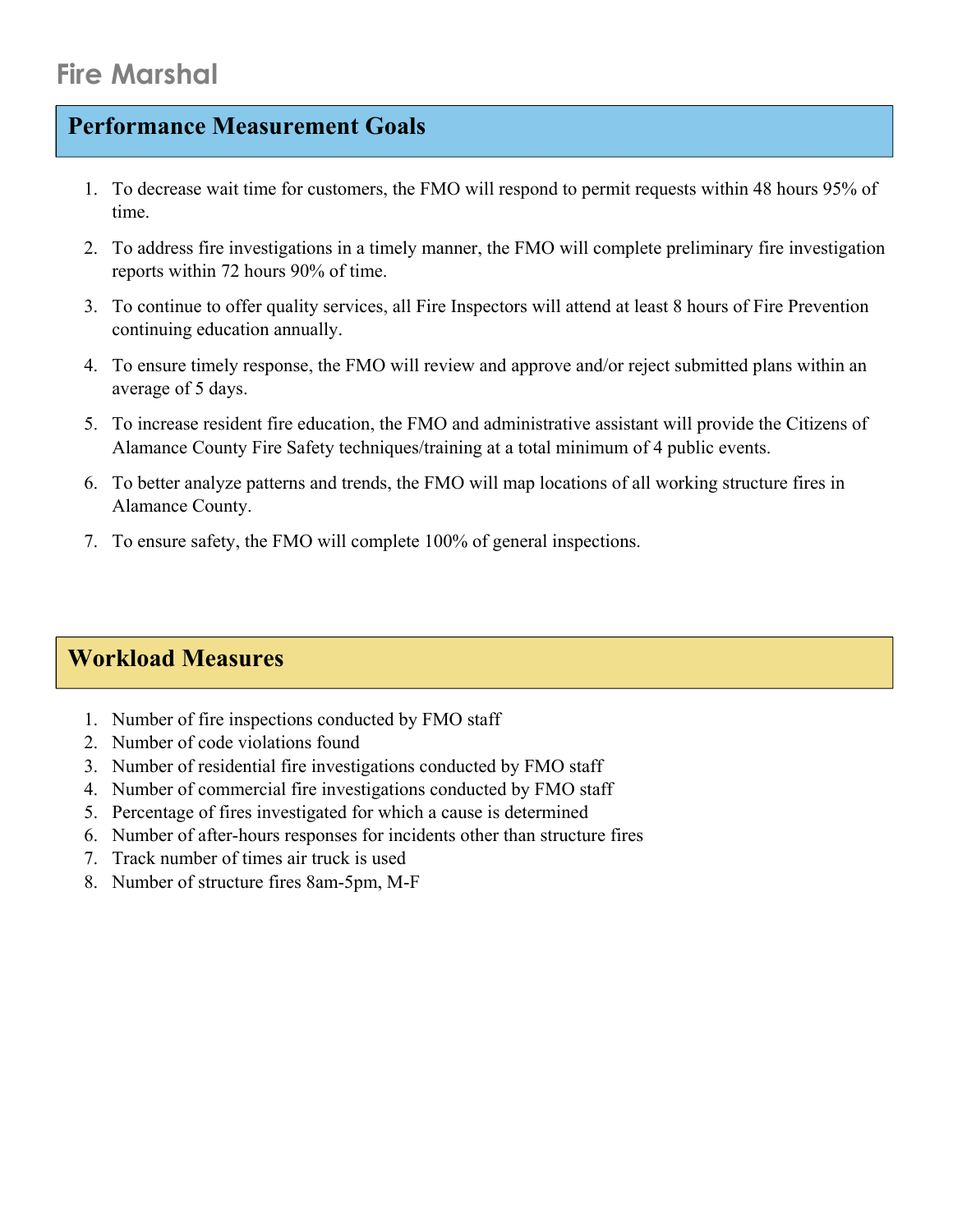- 1. To share processes, collaborate on training, software versions, and become more efficient in our interactions, GIS will coordinate a county-wide GIS/Planning collaboration summit.
- 2. To stay current on GIS training and practices, staff will maintain a minimum yearly GISP Continual Education Credits for GISP renewal or credits toward the initial certification for each employee.
- 3. To improve Public Safety, GIS will help implement the Next Generation 911 (NG911) version 2 updates to coincide with National Emergency Number Association (NENA) requirements.
- 4. To increase Public Safety, GIS will resolve NG911 critical geospatial errors to maintain the required 98% accuracy within the allotted time frame.
- 5. GIS will assist the Planning Department with Swepsonville land use, zoning maps, future land use, and ETJ implementation for smart growth and development.
- 6. GIS will assist Board of Elections with redistricting and census 2020 population data to enhance government accountability and resource management.
- 7. To increase government accountability, GIS will help Tax implement Equitable Property Value Solution and a new neighborhoods layer to track revaluation progress.

- 1. Identify and report the number of geospatial issues/data request responded to each month
- 2. Report the number of new address points generated each month
- 3. Report at least 150 address points confirmed/maintained each month by municipality (except Burlington) to improve accuracy/service delivery
- 4. Report the number of new street centerlines generated each month
- 5. Confirm/maintain at least 25 street centerlines each month
- 6. Report the number of new parcels generated each month
- 7. Confirm/maintain at least 75 parcels per month
- 8. Report the number of new zonings generated each month
- 9. Report the number of re-zonings generated each month
- 10. Report the number of variances generated each month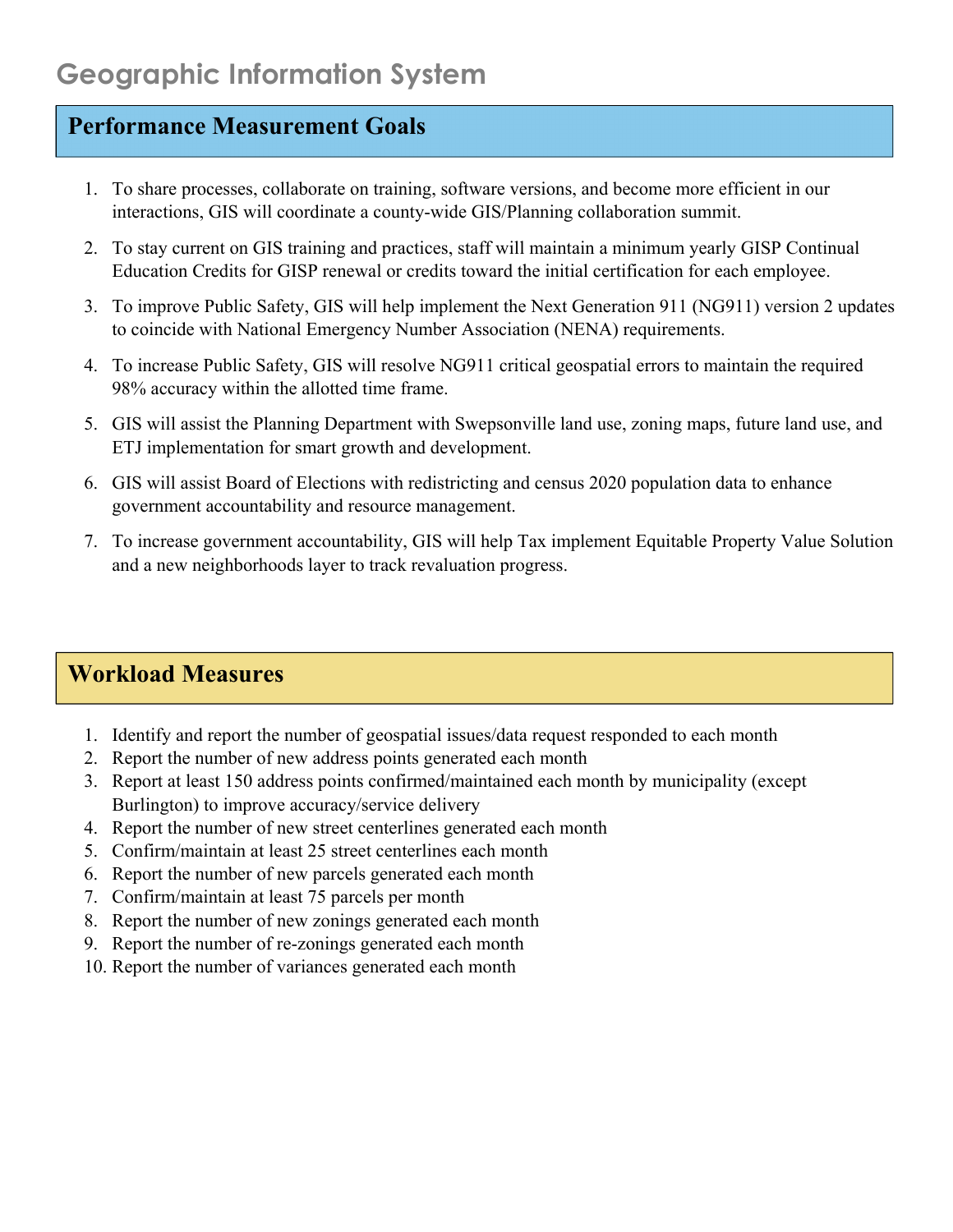- 1. Dental: Every patient who has an exam visit will be able to schedule a restorative appointment in less than two months after the exam.
- 2. Environmental Health: Staff will perform mid-season pool inspections on at least 70% of permitted pools.
- 3. Environmental Health: All requested water samples will be taken, on average, within 3 weeks of being assigned.
- 4. Personnel: Job offers will be made for vacant positions within an average of 20 business days from the closing date of the job posting.
- 5. WIC: WIC will attempt to contact 95% of referrals made online through nutritionnc.com and referrals made through NCCARE 360.
- 6. Finance: Finance will audit 85 patient charts each month to verify correct financial eligibility and/or insurance documentation.

### **Workload Measures**

 $\overline{\phantom{a}}$ 

- 1. Number of Health Clinic patients
- 2. Number of WIC patients
- 3. Number of Dental Clinic patients
- 4. Number of community training conducted through Childcare Health Consultant program
- 5. Annual infant mortality rate
- 6. Annual preterm birth rate (births prior to 37 weeks gestation)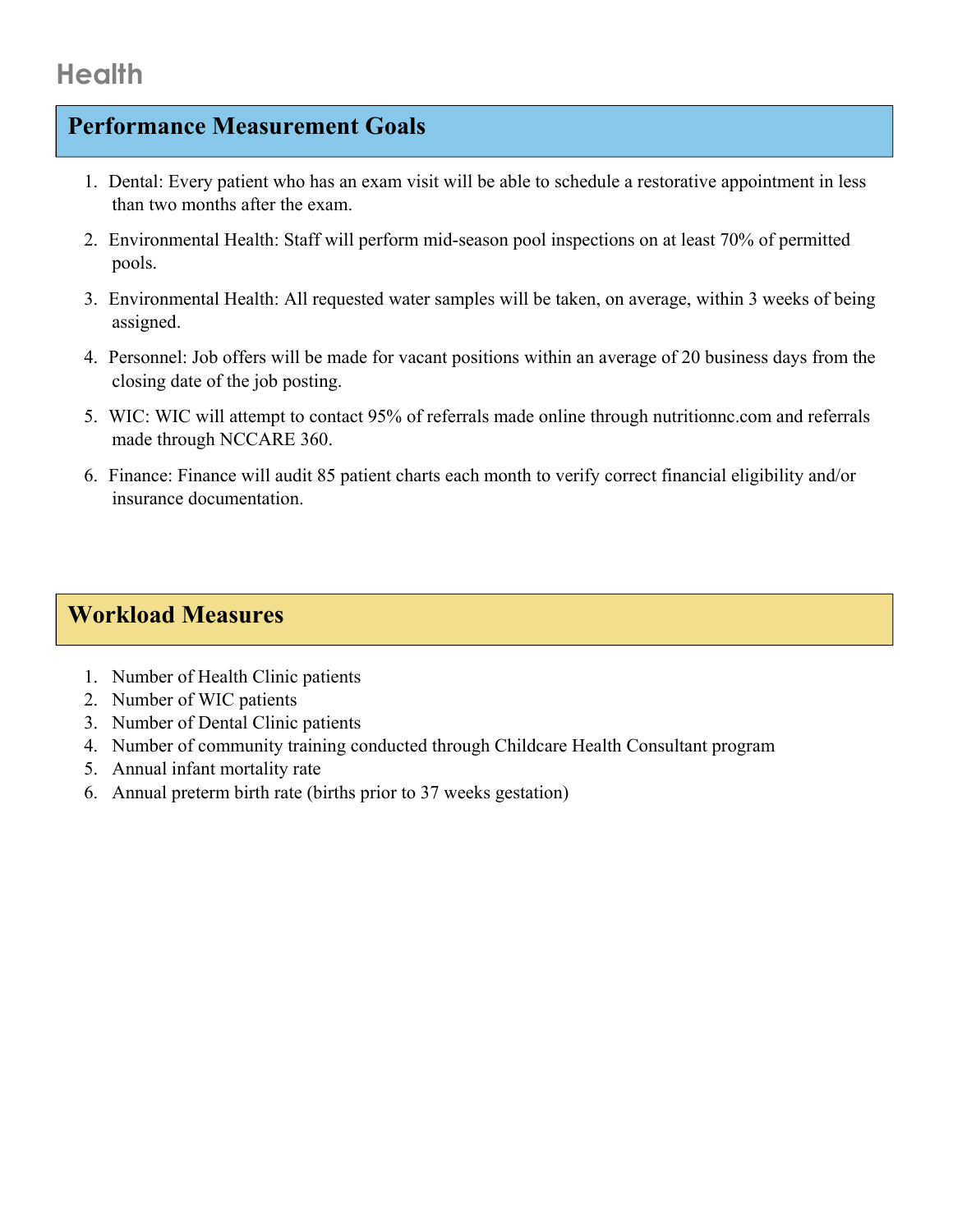- 1. HR will implement an HR career ladder that encourages and builds knowledge and skills with existing staff.
- 2. HR will partner with IT to update and revamp the HR SharePoint internal website for employee usability and enhancement.
- 3. HR will implement a new EACP program for employees to support mental health in the workplace.
- 4. HR will compile a HR dashboard report showing trends within employee turnover across departments.
- 5. HR will implement a new FMLA Administration system that allows better communication and support for employees and supervisors 24/7.
- 6. HR will support all departments within the county by reviewing and posting all job requisitions within an average of 48 hours.
- 7. HR will review the employee recognition program and implement recommended changes as appropriate.
- 8. HR will increase awareness of County employment opportunities by establishing a relationship with local schools and community colleges. The goal is to create a pipeline of local top talent. The team will participate in two recruiting events in the next fiscal year.
- 9. HR will partner with the employee clinic to implement a strategic well program to increase healthy awareness and improve healthy outcomes. Reporting and tracking results and accomplishments will be shared quarterly.
- 10. HR will develop Kronos materials and training activities through Kronos KnowledgePass to educate employees more on proper time-keeping and recording.
- 11. HR will strengthen the Safety Sensitive program increasing safety expectations and record-keeping standards by rolling out additional positions being covered and monitored within.
- 12. HR will implement a new employee clinic relationship with communication and education of clinic offerings and benefits.

- 1. Number of formal grievances filed by employees
- 2. Number of EEOC complaints filed
- 3. Number of new hires per month
- 4. Number of temporary/board/on call hires per month
- 5. Report the percent of turnover
- 6. Number of ongoing employee education classes offered or coordinated by HR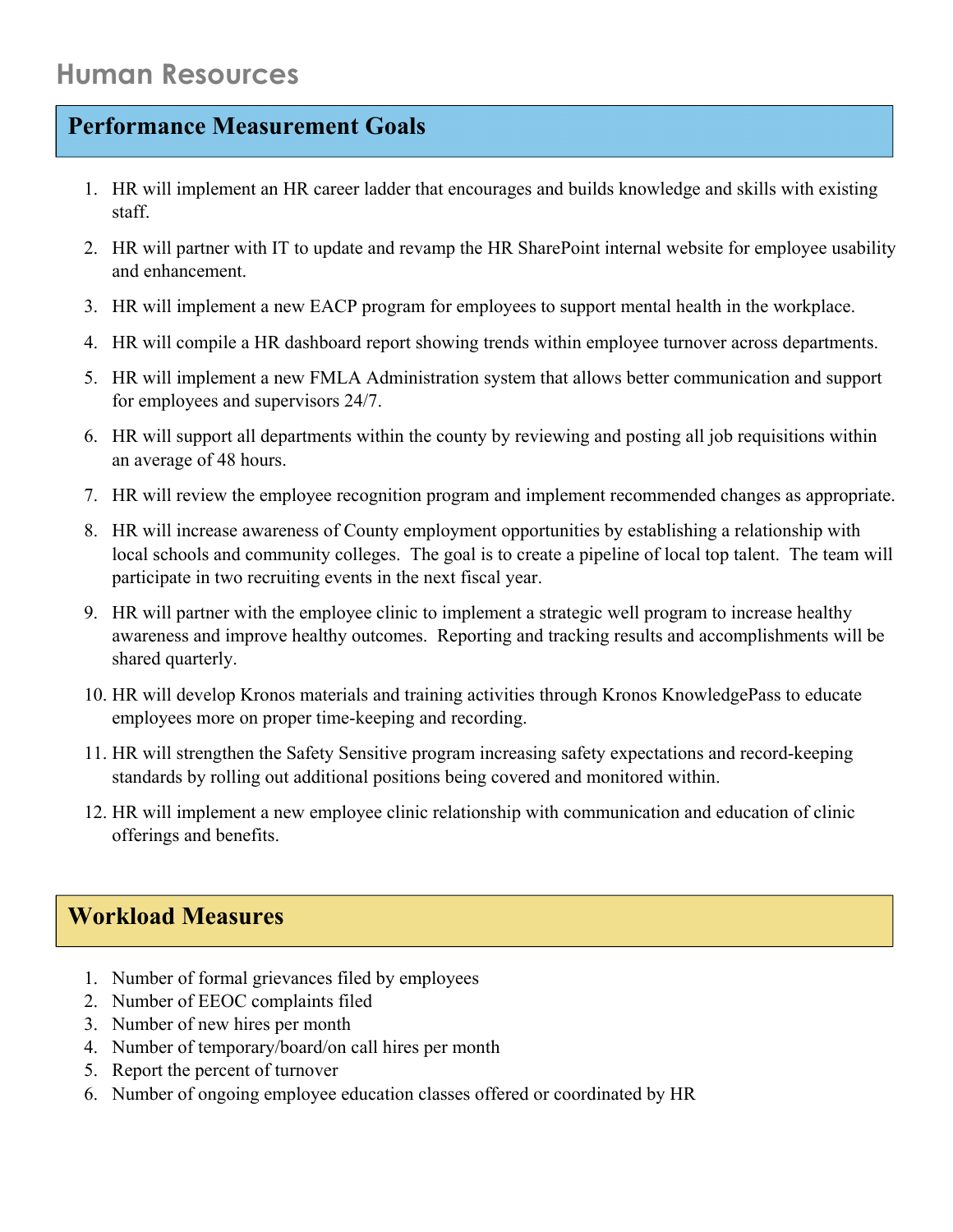- 1. Information Technology will take the County to the next level of protection from hackers and ransomware by working with the state cyber strike team, utilizing insurance recommendations, and implementing more of their new tools and methods.
- 2. IT will transition to a new IT inventory management system as the primary system used in the county for efficiency and better customer service.
- 3. County IT will work with the state court IT department to upfit at least 2 of the courtrooms to the new cisco WebEx virtual court systems.
- 4. If funded with the Great Grant or NCCAB program, which will produce more broadband access opportunities, IT will engage with the community partners to jointly come up with new solution planning for combating the "Digital Divide", with the new resources.
- 5. To maintain good customer service to our employees, 90% or more Work Orders will be assigned within one business day.
- 6. IT will upfit and develop the new learning system, including the phishing requirement for our county employees by developing and distributing content to keep employees engaged in the security fight.
- 7. If given needed personnel, IT will transition back to a healthy proactive department (training, innovating, and engaging) rather than a reactive department in the current post-pandemic and increased IT security environment.

- 1. Number of help desk requests resolved
- 2. Number of help desk requests received
- 3. Number of unplanned outages affecting service at any time of day (Percentage up 24/7)
- 4. Completion time of high priority work orders (hrs)
- 5. Completion time of medium priority work order (hrs)
- 6. Number of print shop jobs completed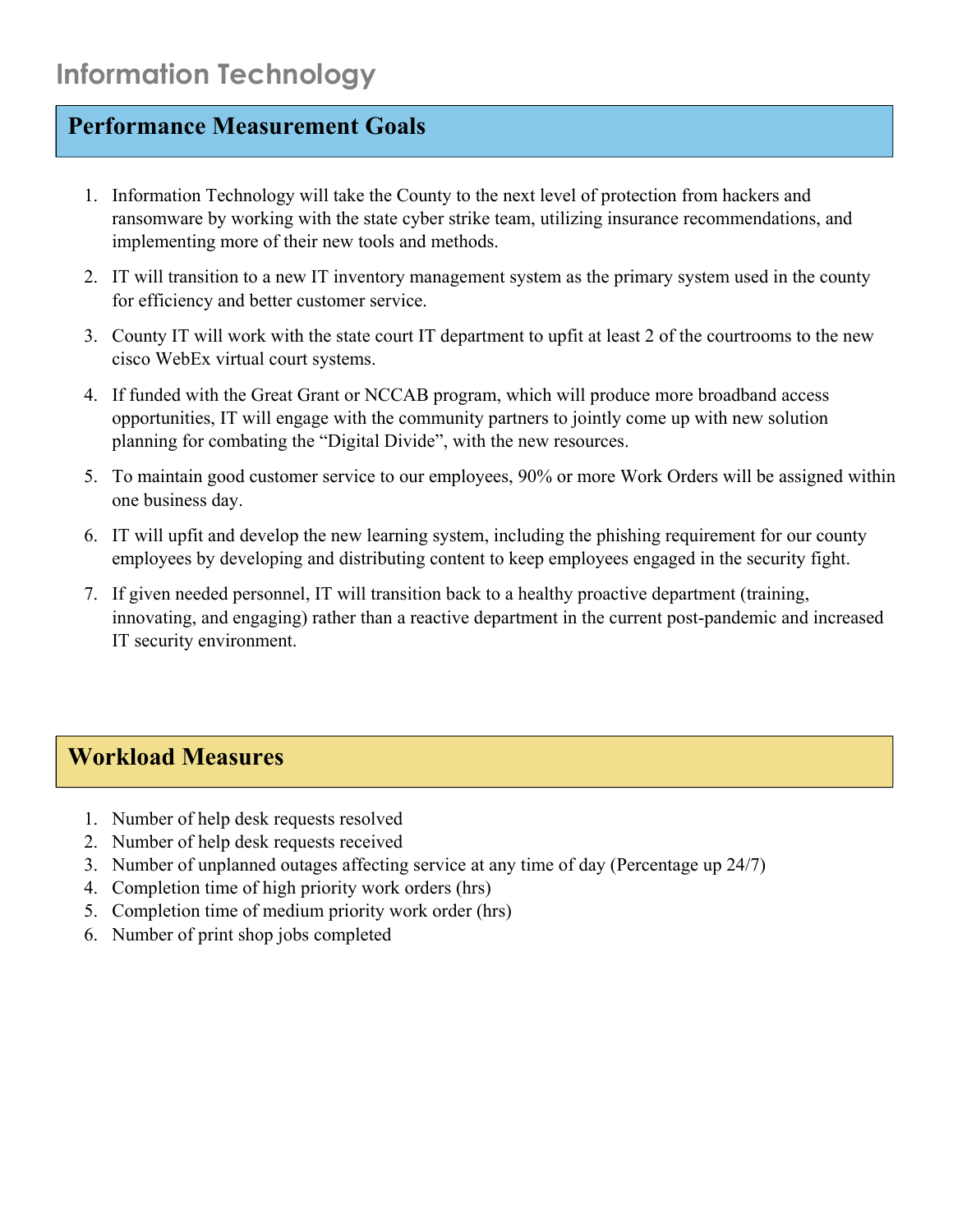- 1. Inspections will train 2 additional inspectors on residential plan review.
- 2. Inspections will review central permitting and have 2 meetings a year with other departments to review Central Permitting software.
- 3. To promptly respond to customers' needs, 98% of inspections will be performed within 24 hours of a request.
- 4. To promptly respond to customers' needs, Inspections will maintain an average turnaround on construction plan reviews for residential buildings at 3 days or less (approval given or comments sent).
- 5. To stay current on inspection procedures and practices, Inspectors will maintain their certifications by attending required continuing education classes.
- 6. Inspections will minimize workplace related injuries, illness, and vehicle accidents, with a goal of zero permanent disabilities or fatalities, by means of ongoing safety training and reminders.

- 1. Percentage of reinspections
- 2. Residential permits issued
- 3. Multi-family permits issued
- 4. Commercial building permits issued
- 5. Total inspections for month
- 6. Building inspections
- 7. Electrical inspections
- 8. Mechanical inspections
- 9. Plumbing inspections
- 10. Insp. Dept. revenues
- 11. Development inspections: Number of Commercial/industrial
- 12. Development inspections: Number of Residential
- 13. Development plans: Number submitted for review
- 14. Development plans: Number of reviews performed
- 15. Number of building permits issued online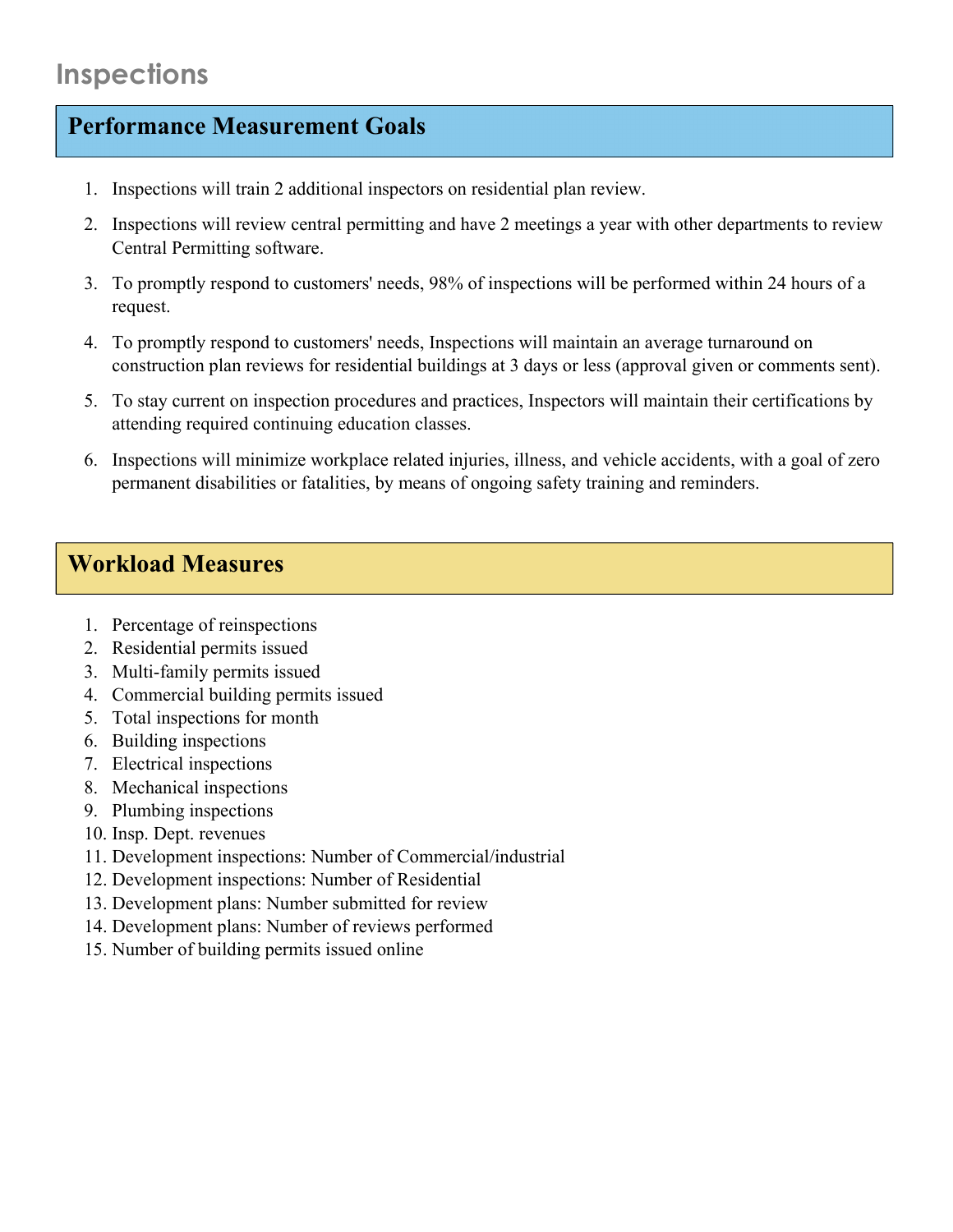### **Landfill**

### **Performance Measurement Goals**

- 1. Continue goal of 95% of equipment to receive preventive maintenance.
- 2. Initiate or complete construction of new 16-acre lined cell.
- 3. Initiate or complete the formal closure of the C&D landfill.
- 4. Initiate or complete bidding, contract award, and construction of new commercial access road, dual scales, scale house, and metal/tire/bulky goods tarmac.
- 5. Initiate or complete the purchase and delivery of a new road tractor, open top trailers, and excavator in support of the new tarmac operations to facilitate County supplied transport of materials.

- 1. Report waste tonnage
- 2. Report recycling tonnage
- 3. Report number of vehicles (commercial and residential) that cross Landfill scales
- 4. Report expected life of permitted areas of the landfill
- 5. Report the rate of compaction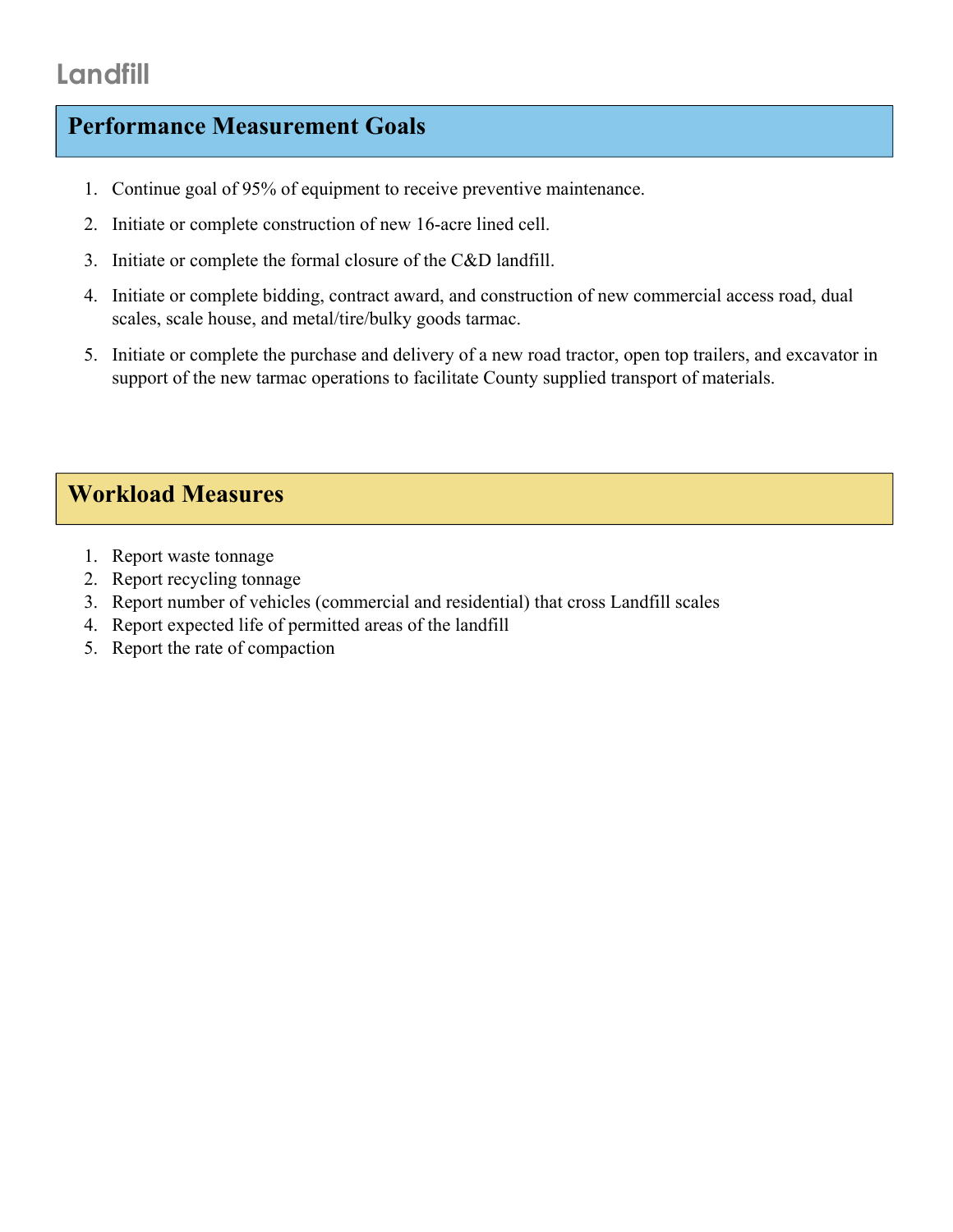### **Legal**

- 1. Evaluate the County's legal needs.
- 2. Set and communicate priorities for the Legal Department.
- 3. Conduct a quarterly status review of all filed lawsuits.
- 4. Report the tax value of properties returned to good standing monthly.
- 5. Report damages claimed against the County.
- 6. Limit damages awarded to 25% of damages claimed in FY 2020-2021.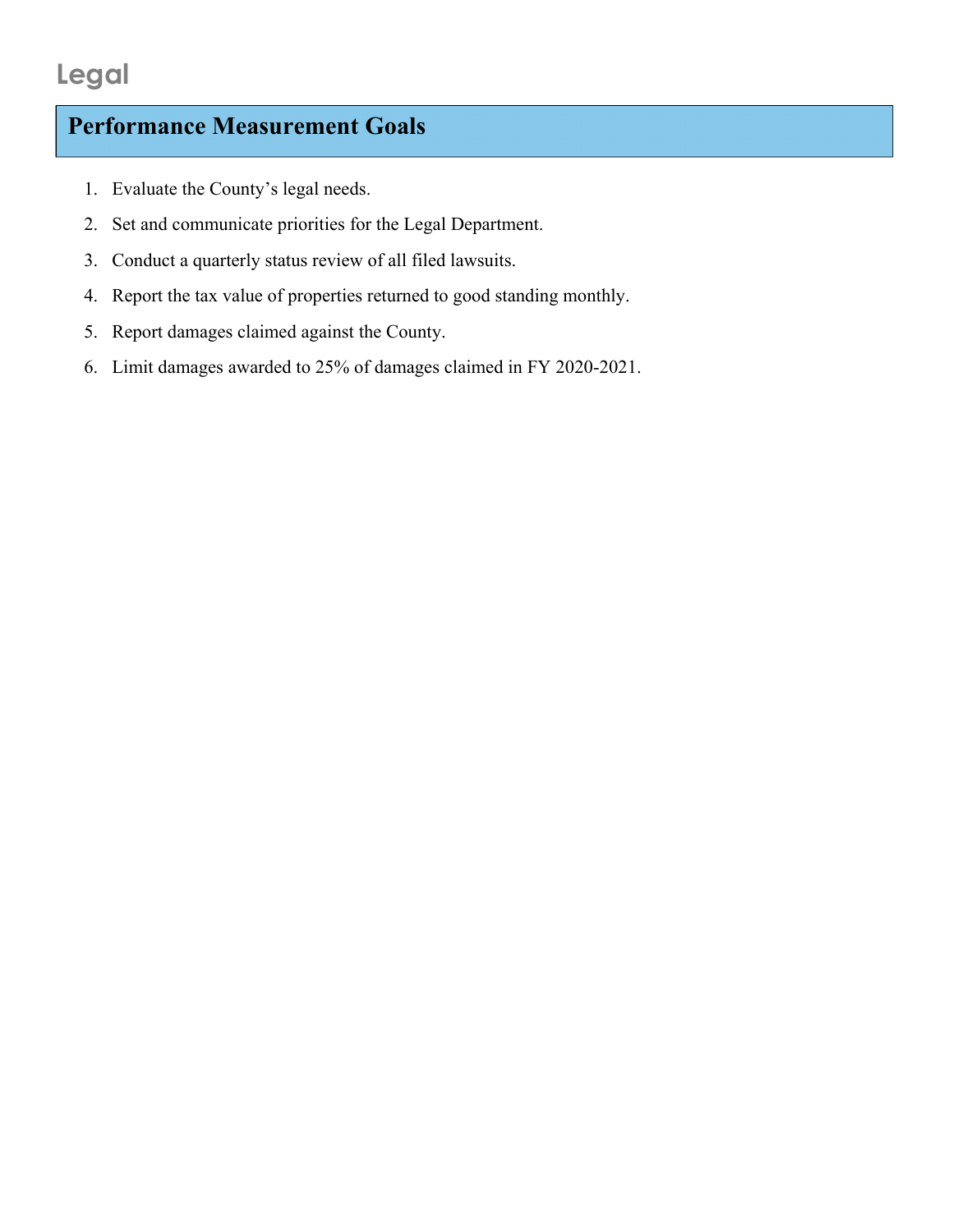- 1. Begin a high level of record keeping as we learn the Mobile Library during its first year of service. Through stringent statistics such as requests for service, visitor count, materials checked-out and used on-site, Wi-Fi usage, etc. we will adapt the stops, routes and services to better meet the needs of the community.
- 2. Explore the feasibility of adding additional mobile technologies to our Creating Connections program through the assessment of community interest, cost analysis, and funding opportunities. This could be through switching public computers to laptops for in-house use, laptops or tablets available for patron check-out, expanding the circulating hotspot program, etc.
- 3. Evaluate our online resources to add, purge, or modify our offerings to reflect the needs of the community and staff.
- 4. Perform a high level of record keeping during it's first year of service for the 24/7 Materials Pick-Up Unit installed at the Graham Public Library to determine the success and viability in other community partner locations.
- 5. Grow our presence in the community by evaluating our community and their needs and creating a threeyear outreach and community engagement plan.
- 6. To improve and enhance customer service and library services knowledge and skills, 90% of employees will participate in training and learning opportunities for a cumulative total value of 175 hours.
- 7. To support the Alamance County action pillars of preserving agriculture and world class education, ACPL will provide a minimum of four agricultural themed programs.
- 8. To promote communication and employee voice, ACPL will host monthly meetings as a collective library group with representation from all library employee types, branches and management.

- 1. Number of visitors to all branches
- 2. Number of classes and programs offered
- 3. Number of participants at classes
- 4. Number of community partnerships and collaborations
- 5. Job/Career interactions
- 6. Total patron assistance transactions
- 7. Circulation of materials
- 8. Circulation of electronic material
- 9. Internet accessed via in-house public computers
- 10. Internet accessed via wi-fi public computers
- 11. Number of people served through technology trainings
- 12. Track the number of people who attend agricultural educations programs
- 13. Website usage statistics
- 14. Electronic user experience resources
- 15. Number of Passports
- 16. Number of Passport Customers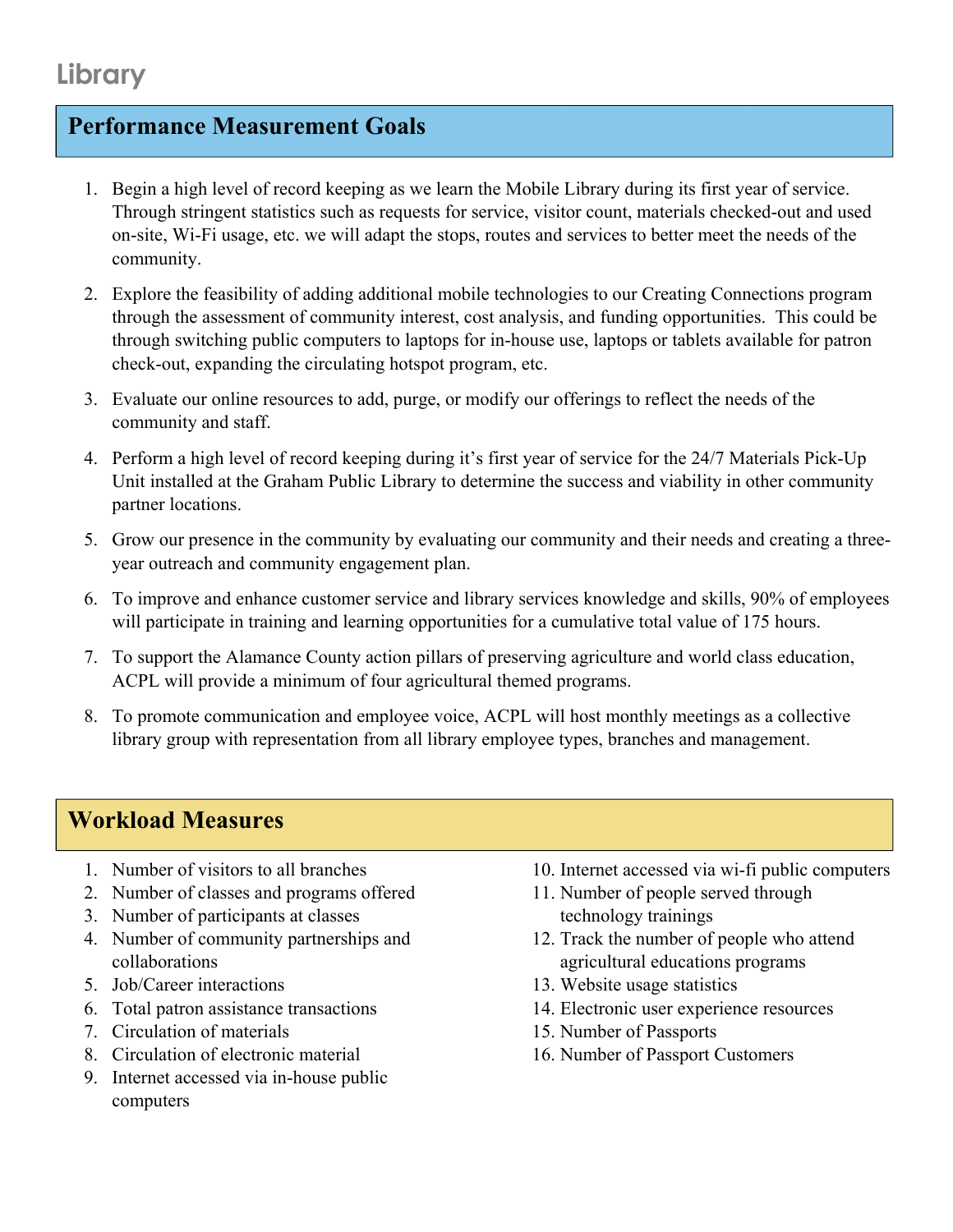### **Maintenance**

### **Performance Measurement Goals**

- 1. To further understand building maintenance costs, Maintenance will create a monthly report with material costs associated with work orders.
- 2. To track cost effectiveness, Maintenance will maintain a comprehensive utility cost measurement program for all County buildings using Asset Essential Software.
- 3. To ensure employees/department's facility needs are met, Maintenance will complete 81% of work orders initiated in a given month by the end of the next scheduled work day.
- 4. To ensure employee/department's facility needs are met, 93% of work orders initiated in a given month will be completed by the end of scheduled 5-day work week.
- 5. To ensure employee/department's facility needs are met, 98% of work orders initiated in a given month will be completed by the end of scheduled 20 to 23-day work month.
- 6. To track workload of departments' needs, Maintenance will provide semi-annual report on total number of work orders per building.
- 7. To ensure that departments project needs are addressed, Maintenance will coordinate any estimate and/or scope of work plan to be submitted to the requesting department and schedule any needed contractors.
- 8. To increase access for county employees, Maintenance will upload all current employee policies to SharePoint.

- 1. Number of work orders
- 2. Number of work orders (High)
- 3. Number of work orders (Critical)
- 4. Number of Projects/ Special Events
- 5. Number of signs repair/replacements
- 6. Number of new street signs installed
- 7. Number of safety training hours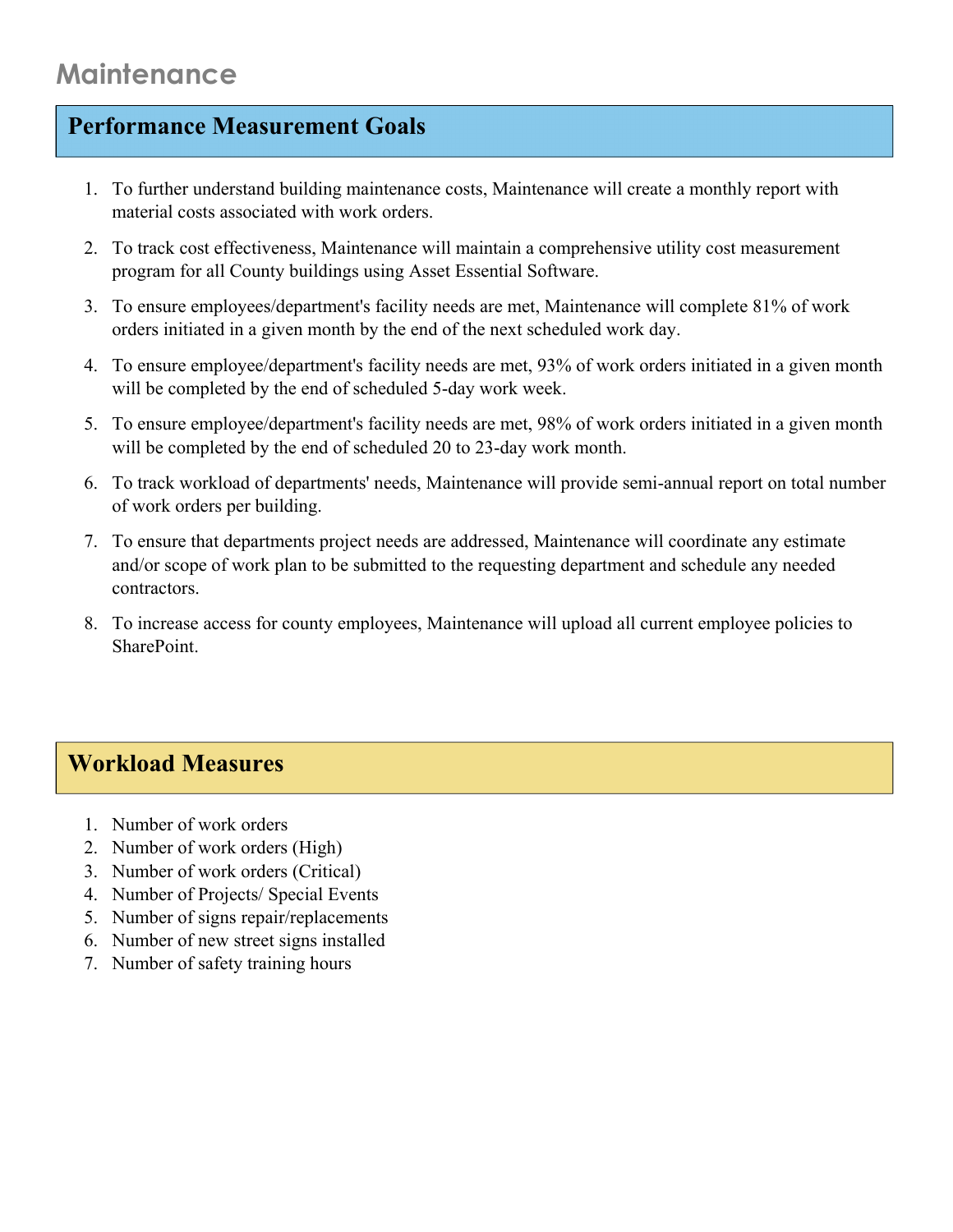### **Parks**

- 1. 90% of ACRPD full-time staff will participate in training and learning opportunities for a minimum cumulative total value of 70 hours.
- 2. 90% of ACRPD full-time staff will participate in at least two off-site visitation/learning activities.
- 3. Improve community awareness of our parks and programs by expanding advertising to radio stations utilizing grant funds from Alamance County Visitors Bureau. Track and report effectiveness of digital advertisement on visitation and digital engagement.
- 4. Expand the Friends of Alamance Parks by launching a Park Beautification Task Force to focus on cleaning and improving the appearance of our parks and natural areas.
- 5. Begin an Annual Appreciation Event for Friends of Alamance Parks Task Forces.
- 6. Cedarock Park Renovations- Year 1, Goal 1: Complete relocation and expansion of camping area.
- 7. Cedarock Park Renovations- Year 1, Goal 2: Complete relocation of Spoon Branch Trail and Rock Creek Trail away from erosion and flood prone areas.
- 8. Cedarock Park Renovations- Year 1, Goal 3: Begin construction of Championship disc golf course at Cedarock Park.
- 9. Cane Creek Mountains- Year 5, Goal 1: Open phase II including completion of trailhead and at least one additional trail.
- 10. Cane Creek Mountains- Year 5, Goal 2: Identify and apply for funding for Phase III of development plan on Sizemore Tract.
- 11. Implement Adaptive and Inclusive Recreation programs including at least 2 programs that focus on inclusive sports.
- 12. Athletics Reorganization- Year 5, Goal 1: Complete transition to balanced, league created teams across all age groups.
- 13. Athletics Reorganization- Year 5 Goal 2: Implement a youth and coach training program that assists coaches with appropriate training techniques and discourages behaviors that negatively affect participants.
- 14. Haw River Trail- Goal 1: Complete acquisition of property from willing landowners from Alamance/Guilford County Line to Shallow Ford Natural Area.
- 15. Haw River Trail- Goal 2: Cooperate with PTRC and other partners to launch the Haw River Trail Towns Initiative, with a goal of creating opportunities for small businesses in riverside communities and improving the trail experience for users.
- 16. Haw River Trail- Goal 3: Begin construction of improved trailhead/access at Copland/Sellers Falls area.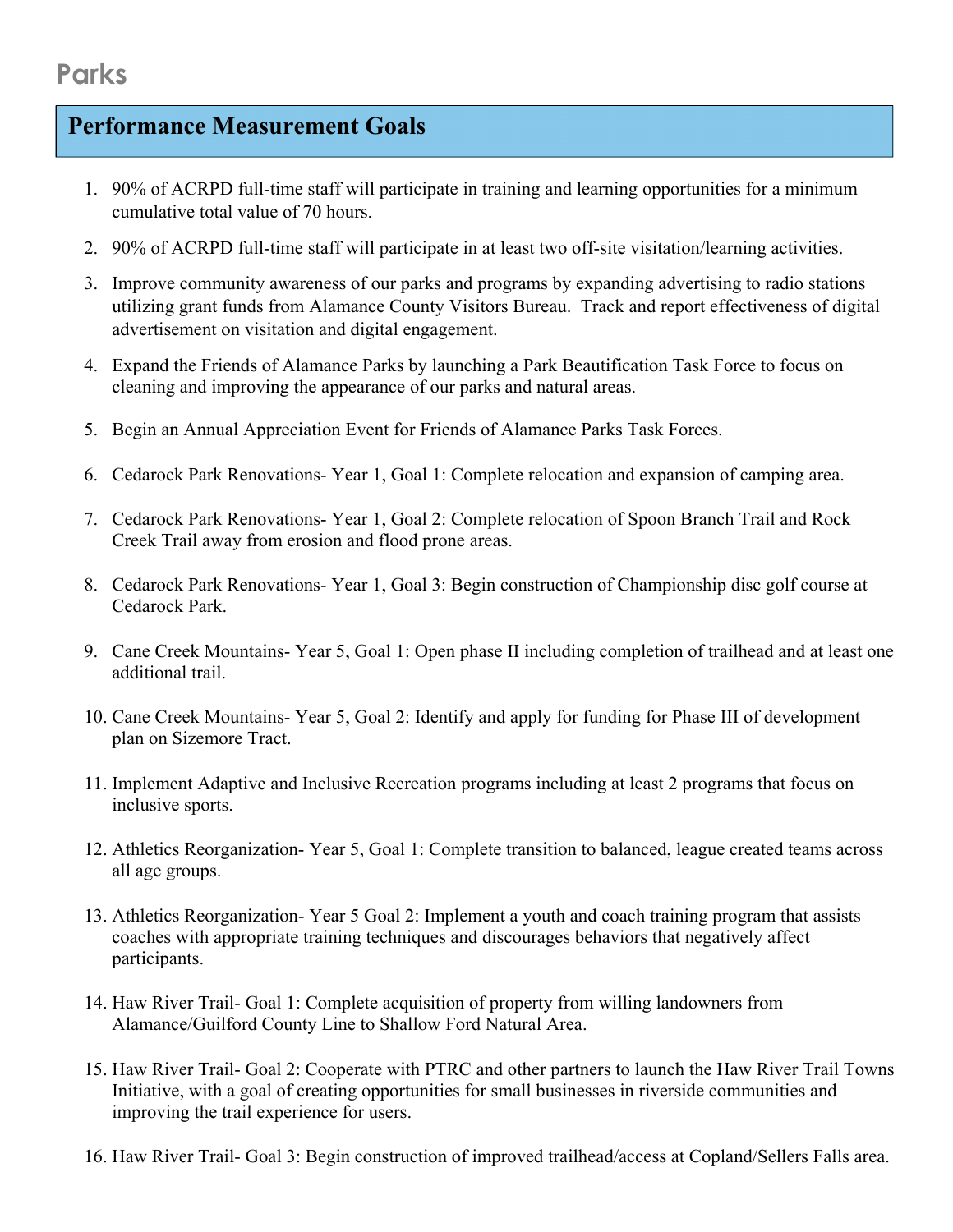### **Parks Cont.**

### **Performance Measurement Goals Cont.**

- 17. Textile Museum- Year 5, Goal 1: Track and report attendance at the Glencoe Textile Heritage Museum with a goal of increasing attendance by at least 10% year over year.
- 18. Textile Museum- Year 5, Goal 2: Continue restoration of the Supervisor's House in Glencoe and complete an initial plan for interpretation of the building.
- 19. Combine State Grant in 2022 NC State budget with existing capital funds to replace floor at Eli Whitney Community Center.
- 20. Create plans for expanded walking track at Eli Whitney Community Center and identify potential funding sources.

- 1. Report the number of youth athletic participants
- 2. Report the number of youth teams per sport
- 3. Report the number of Special Populations program participants and volunteers
- 4. Report change in new parkland/trails acquired
- 5. Report the number of park visitations monthly
- 6. Report the number of shelter reservations monthly
- 7. Report the number of disc golf participants monthly
- 8. Track and report usage of the walking track and playground at Eli Whitney Recreation Center
- 9. Report the number of community center visitors monthly
- 10. Report user fee amounts received
- 11. Report grant amounts received
- 12. Report donations and sponsorship amounts received
- 13. Track the number of people who attend agricultural educational programs
- 14. Total developed park acreage
- 15. Expenditures of Parks' personnel and operations- maintenance only
- 16. Total expenditures of Parks' personnel and operations
- 17. Miles of bike, walking, and hiking trails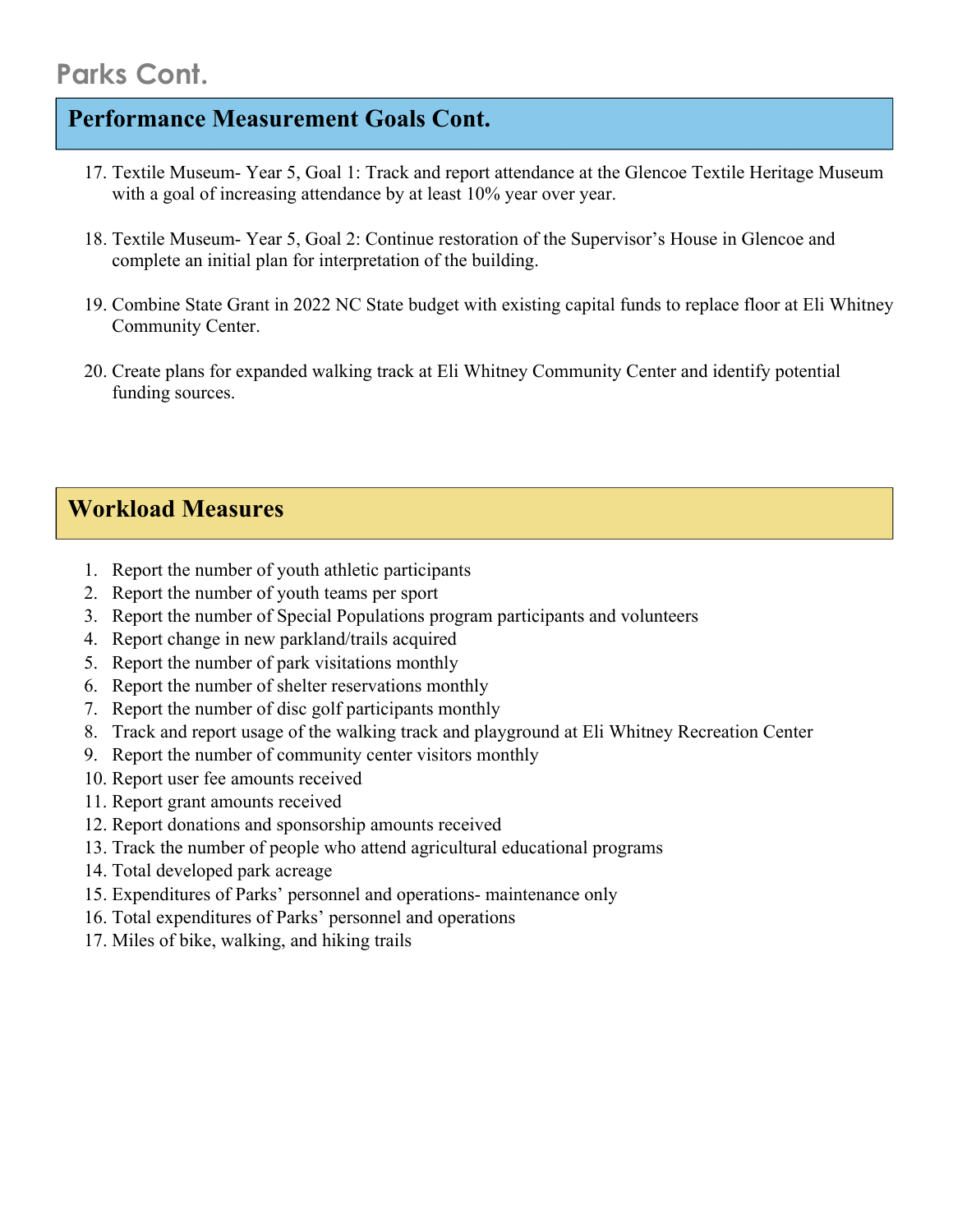### **Planning**

### **Performance Measurement Goals**

- 1. Planning will provide minor plat reviews within three business days.
- 2. To effectively plan for the future, the Planning Department will work with municipalities in order to monitor and support growth within the county by hosting quarterly meetings with leaders from other jurisdictions.
- 3. To continue communication and collaboration, Planning will coordinate with municipalities to offer a joint GIS/Planning Retreat for the County.
- 4. To incorporate efficiency practices with County Departments, Planning will coordinate a meeting with Planning, Inspections, Environmental Health, Fire Marshal, IT, and GIS to evaluate the use of Central Permitting and provide recommendations for improvement or changes.
- 5. Planning will continue to update the Unified Development Ordinance as concerns come to the County.

- 1. Number of subdivisions
- 2. Number of code enforcement case loads
- 3. Number of code enforcement investigations
- 4. Number of Floodplain Development Permits
- 5. Number of Watershed Reviews
- 6. Number of HID Permits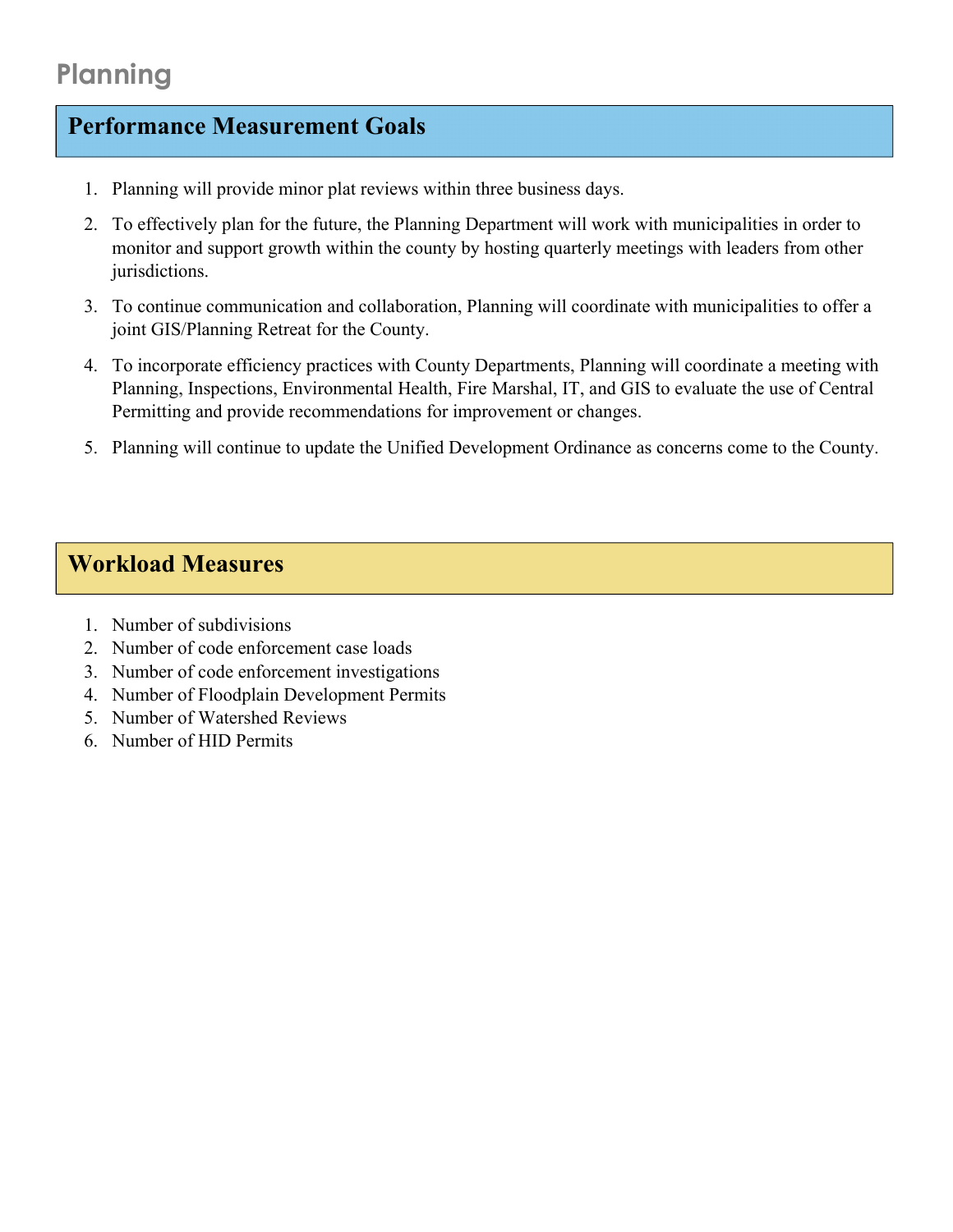- 1. Finance will implement a Munis operating system upgrade.
- 2. Staff will participate in one team building exercise.
- 3. Staff job duties will continue to be evaluated to ensure employees are cross trained.
- 4. The Finance and Purchasing SharePoint sites will be reviewed and updated quarterly.
- 5. Explore and implement an electronic signing system for contracts.

\*Purchasing and Finance are collaborating to accomplish these PM Goals.

- 1. Number of items placed on GovDeals
- 2. Number of Request for Proposals and Request for Qualifications issued
- 3. Number of Purchase Orders issued
- 4. Number of vendors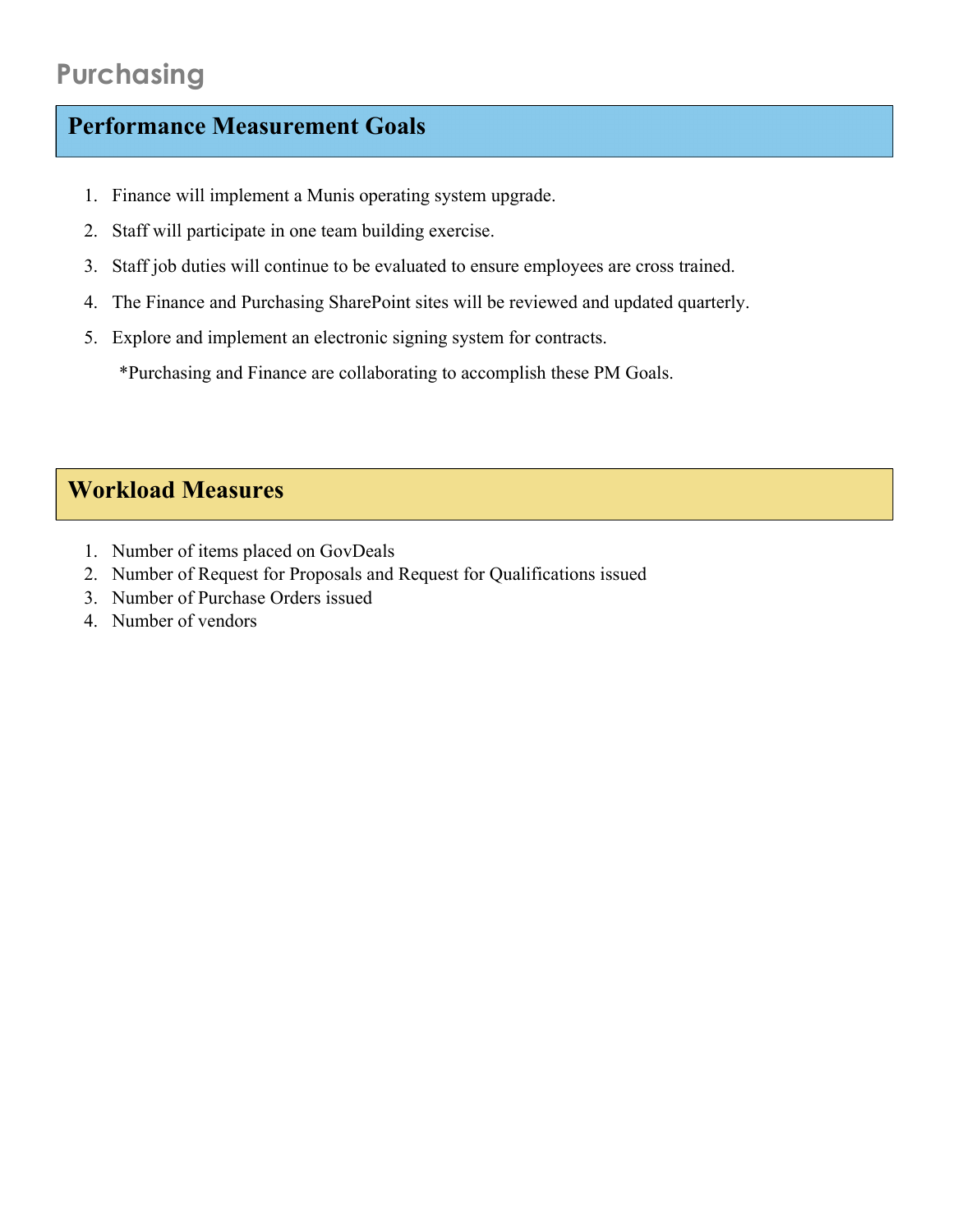- 1. ROD will enable eligible employees with over five years of employment to complete continuing education for Certified Deputies and Passport Agents.
- 2. To more efficiently serve citizens, ROD will continue to cross train deputies throughout the office.
- 3. Real Estate Re-Index Project- COTT will take the Historic documents from 1958-1972 to COTT's Resolution3 application for easier searching capabilities. COTT will key or re-type the index data. Once the index data has been keyed, 100% of the index data will be verified by their personnel for accuracy.
- 4. Real Estate will update all of the current Memorandum of Understanding (MOU's) agreements to include and/or verify all addresses, phone numbers, and customer numbers for e-Recording.
- 5. Indexing will replace historic tabs that are worn and illegible from years of use.
- 6. Indexing will reorganize plat drawers 11-55 for ease of use for customers and surveyors.
- 7. Real Estate will e-Record Uniform Commercial Code (UCC) liens.
- 8. Vital Records project has Kofile preserving death books from 1913-1926 and marriage books from 1868-1876. Kofile will deacidify, encapsulate and bind new books for future generations.
- 9. ROD's Vital Records will implement and complete training on the NCDAVE program and NC Vital Record's statewide paperless system for death and birth records.
- 10. ROD will train an employee as a back-up Passport Agent.

- 1. Number of births recorded
- 2. Number of deaths recorded
- 3. Number of marriages recorded
- 4. Number of certified records sold
- 5. Number of real estate documents recorded
- 6. Revenue generated by the Register of Deeds Office
- 7. Number of received calls
- 8. Number of passports
- 9. Number of passport pictures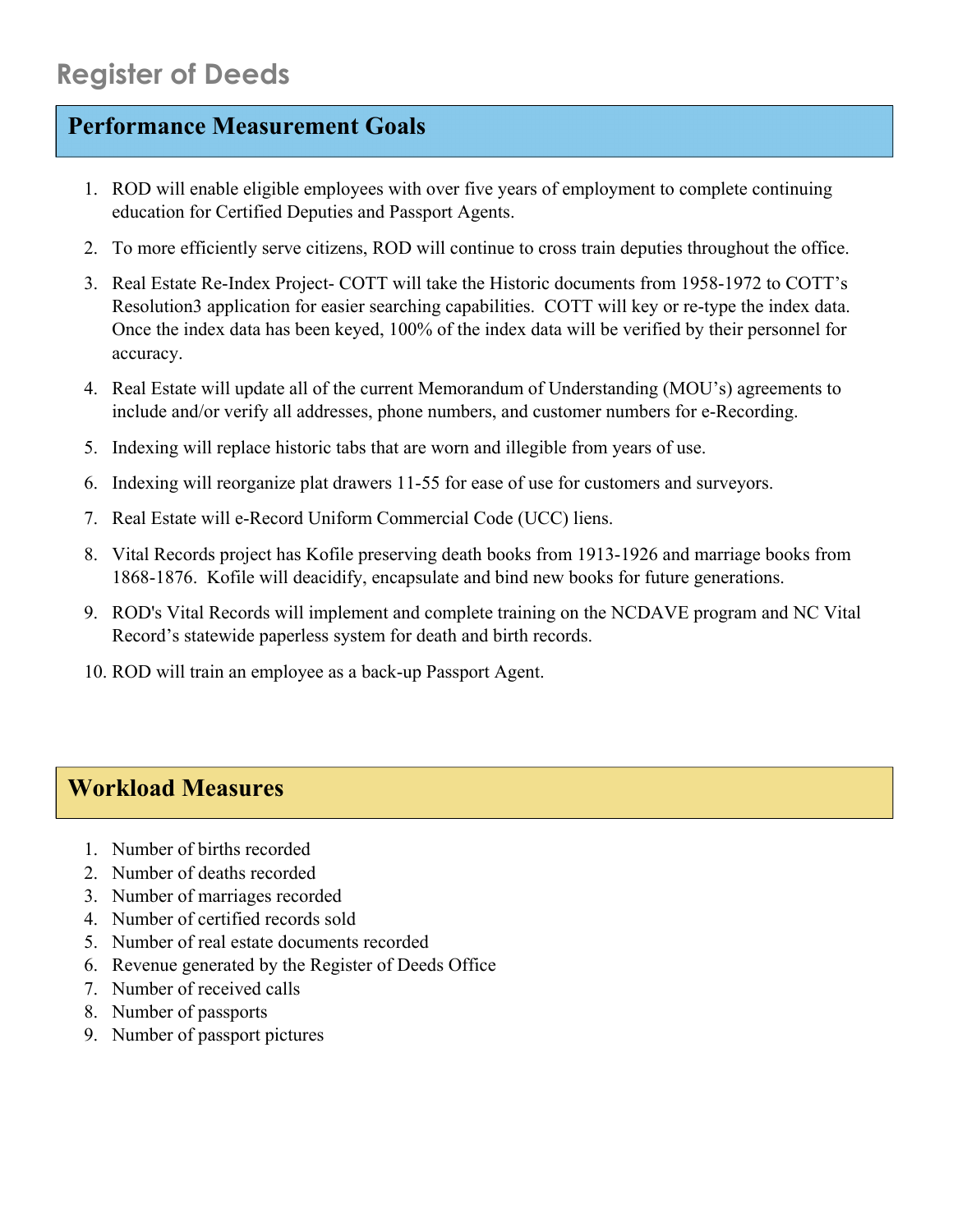- 1. ACSO will continue the multijurisdictional task force to combat violent and drug-related crimes.
- 2. ACSO will meet or exceed the National clearance rate in six or more reporting areas of the Uniform Crime Report as reported by the Federal Bureau of Investigation (if data is available by the FBI).
- 3. ACSO will meet or exceed the State clearance rate in six or more of the eight reporting areas of the Uniform Crime Report as reported by the State Bureau of Investigation (if data is available by the SBI).
- 4. ACSO will continue to conduct stay interviews with high potential employees in order to increase employee retention.
- 5. ACSO will work with the Citizens' Public Safety Review Advisory Board in order to provide transparency and opportunities to make recommended changes within the agency.
- 6. ACSO will continue to use employee surveys and an online suggestion/feedback form to increase employee engagement and improve the organization.
- 7. ACSO SROs will conduct outreach programs and community policing initiatives to further build community relationships.
- 8. ACSO will continue the Inmate Litter Pick Up Program primarily focused on county roads.
- 9. ACSO will proactively recruit new hires through a variety of recruitment efforts (virtual, in-person, open house, social media, etc.).

- 1. Number of employee training hours
- 2. Number of calls for service
- 3. Average daily population ("ADP") of the detention center
- 4. Number of civil papers resolved
- 5. Number of School Resource Officer calls for service
- 6. Number of School Resource Officer official contacts with students
- 7. Number of School Resource Officer official contacts with parents
- 8. Number of Animal Control intakes
- 9. Number of Animal Control transports to the shelter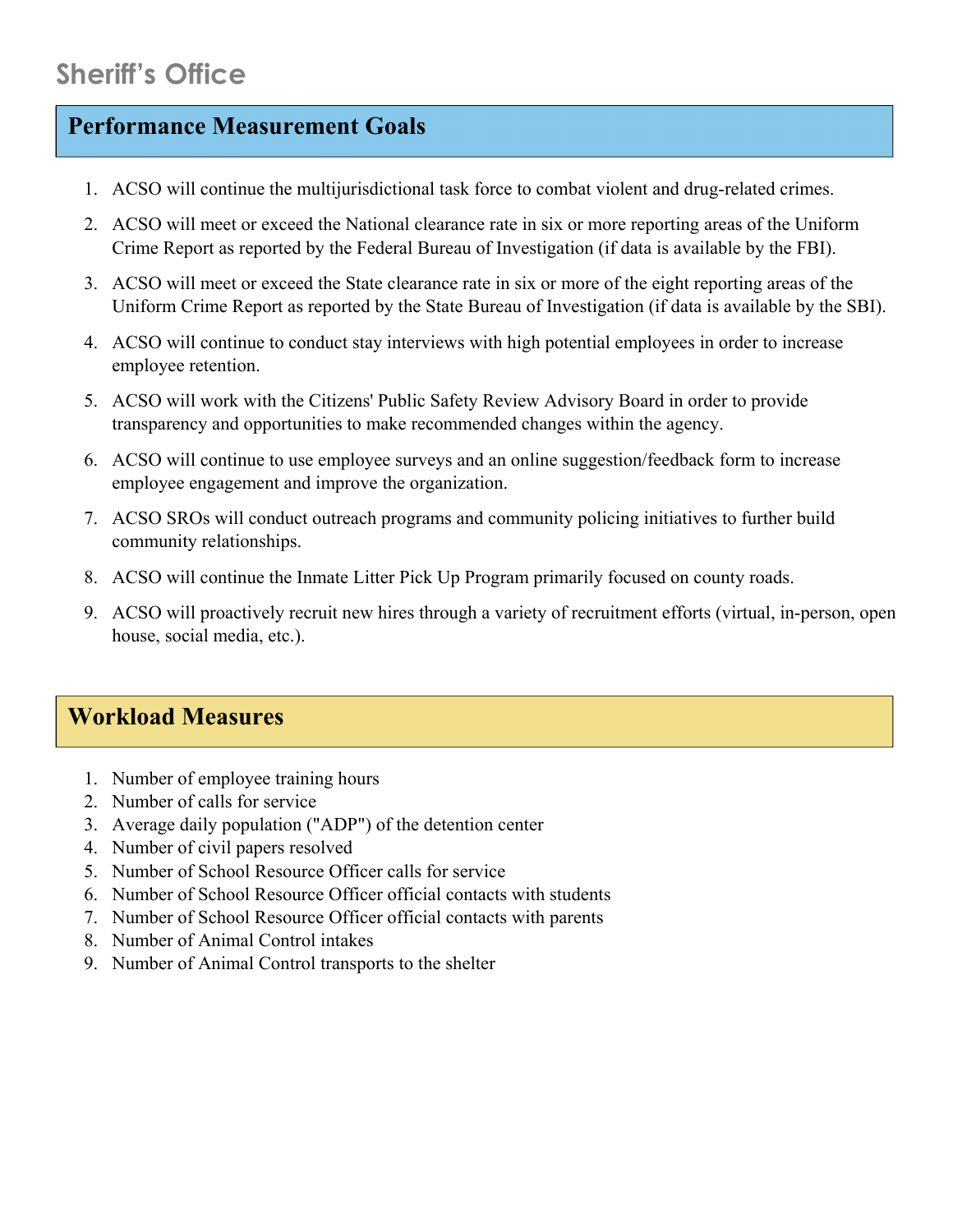- 1. Child Care: DSS will process 95% of Child Care Subsidy applications within 30 calendar days of the application date.
- 2. Adult Services: DSS will complete 95% of status reports that are due each month in their specified time frame.
- 3. Adult Services: DSS will complete 95% of facility complaints within their specified time frame.
- 4. Child Welfare: DSS will initiate 95% of all screened-in reports within assigned time frames.
- 5. Child Welfare: 95% of all foster children will have a contact in their placement each month.
- 6. Child Welfare: DSS will conduct groups for children in out of home care (ages 13-21) a minimum of 16 times over the next fiscal year (virtual or in person). These groups should foster independence, personal growth and daily living skills and support the LINKS outcomes.
- 7. Economic Services: DSS will pass the monthly Medicaid report card with 90% or higher application processing rate.
- 8. Economic Services: DSS will process 95% of regular FNS applications within 25 days from the date of the application.
- 9. Economic Services: DSS will process 95% of expedited FNS applications within four calendar days from the date of application.
- 10. Economic Services: DSS will ensure that 95% of FNS recertifications are processed on time each month.
- 11. Economic Services: DSS will process 85% of SAA within 45 days of receipt.
- 12. Economic Services: DSS will process 85% of SAD applications within 60 days of receipt.
- 13. Economic Services: Economic services will ensure new staff have NC Fast Certification requirements for their position completed within 90 days of their start date.
- 14. Work First: DSS will process 95% of Work First applications within 45 days of receipt.
- 15. Work First: DSS will process 95% of the Work First recertifications no later than the last day of the current recertification period.
- 16. Energy: DSS will process 95% of Crisis Intervention Program (CIP) applications within one business day for applicants with no heat or cooling source.
- 17. Energy: DSS will process 95% of Crisis Intervention Program (CIP) applications within two business days for applicants who have a heat or cooling source.
- 18. Program Integrity: DSS will ensure that 90% of Program Integrity claims are established within 180 days of the date of discovery.
- 19. Child Support: DSS will have 92.88% of paternities established for children born out of wedlock.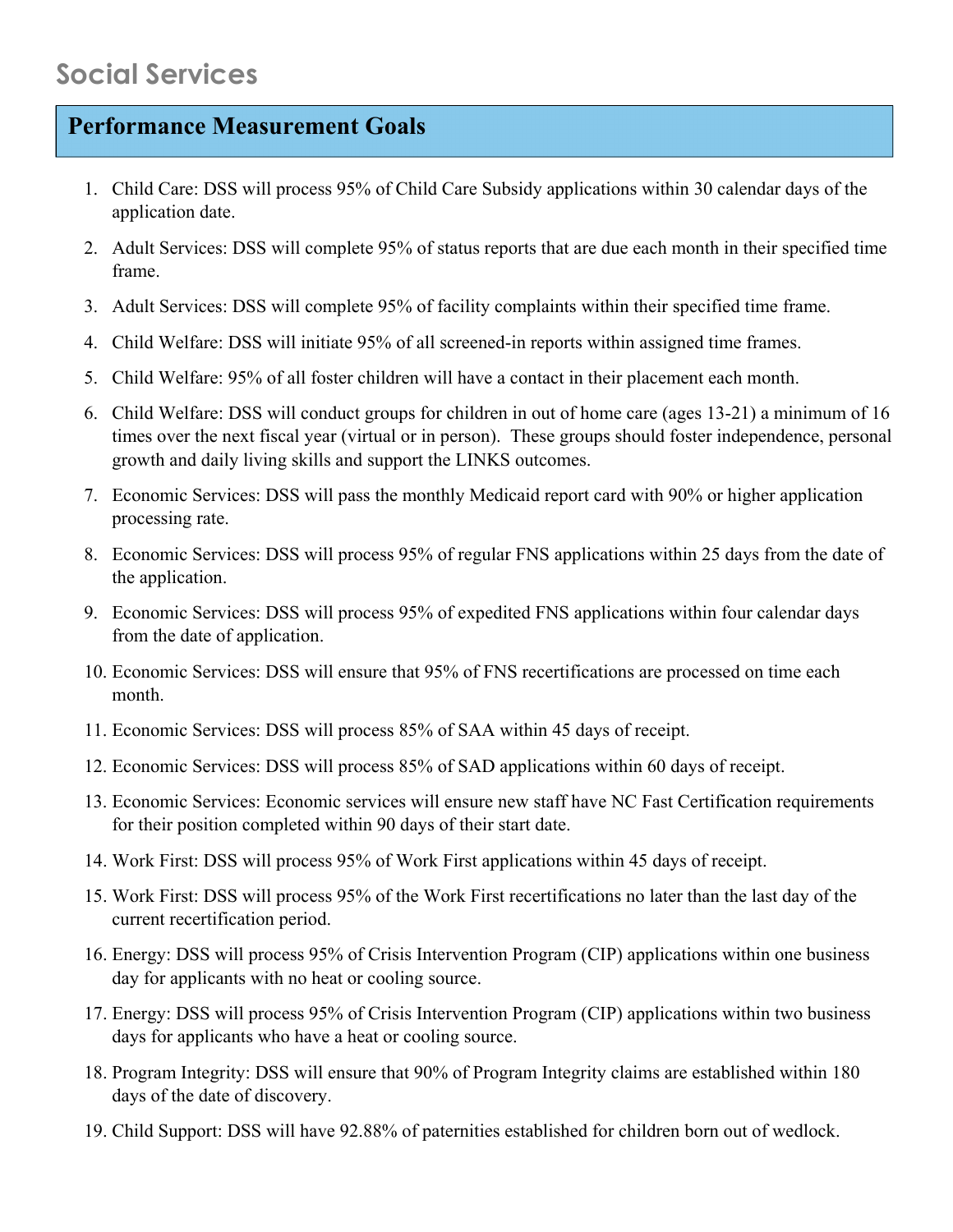### **Social Services Cont.**

#### **Performance Measurement Goals Cont.**

- 20. Child Support: DSS will have 77.85% of child support cases under order establishing support obligations.
- 21. Legal: Legal will develop and deliver a basic training curriculum for IVD, CPS, and APS staff for a minimum of four trainings in the next fiscal year.
- 22. Human Resources: DSS will provide no less than 2 leadership trainings during the fiscal year.
- 23. Information Technology: DSS will conduct a minimum of 4 refresher trainings to cover the major ITrelated software systems.

- 1. Number of children in foster care
- 2. Number of Adult Protective Services reports
- 3. Number of customers at Reception
- 4. Amount collected in Child Support payments
- 5. Number of households receiving food stamps
- 6. Number of Food and Nutrition Services applications received
- 7. Number of IT work orders placed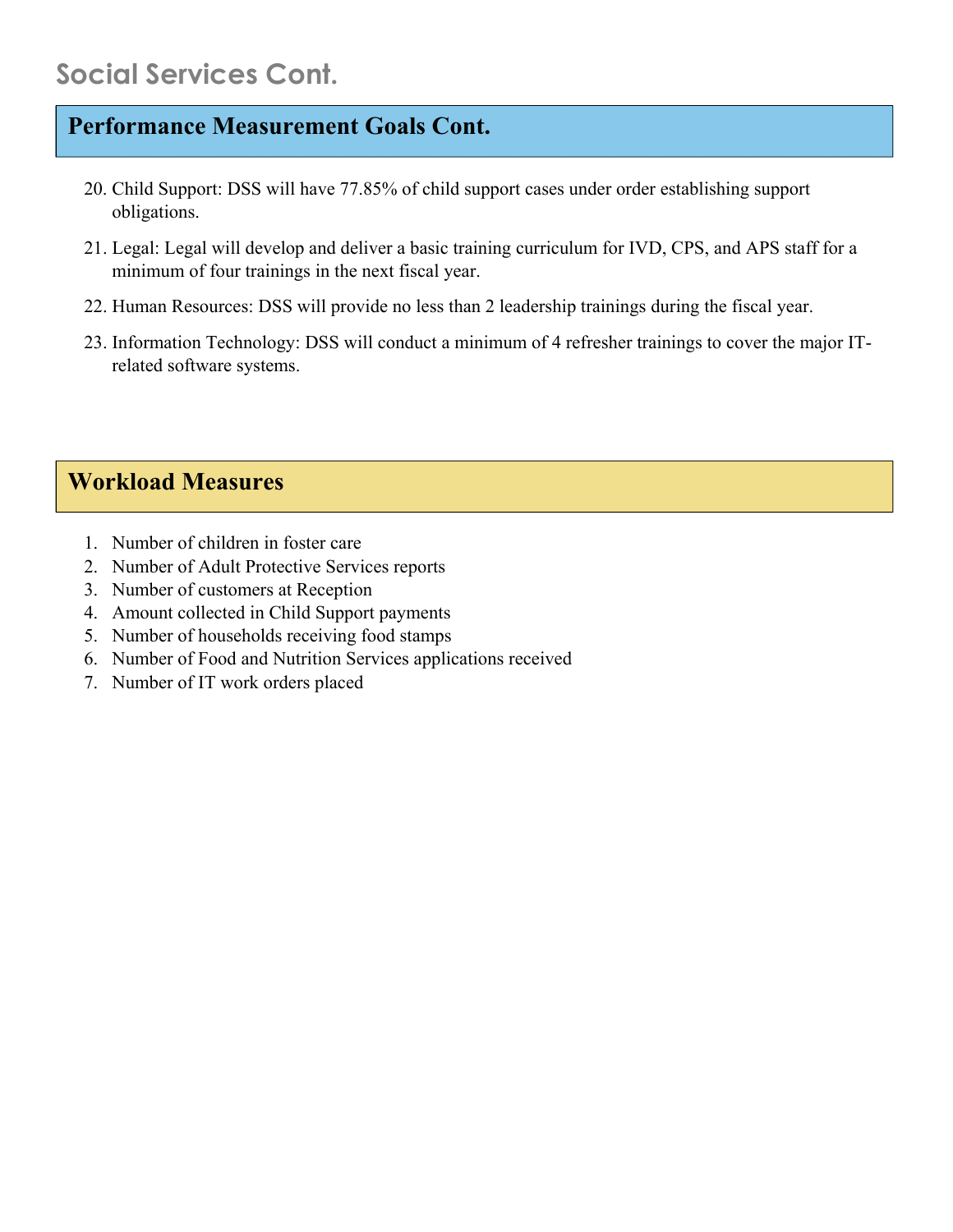- 1. Collaborate with the VAD Board and Piedmont Land Conservancy to identify at least one application that can be sent to the North Carolina Agriculture Development and Farmland Preservation Program.
- 2. Contact at least 25% of the VAD participants about renewals rate.
- 3. Partner with the City of Graham to plant sunflowers at Graham Regional Park.
- 4. Provide agriculture education at the following:
	- a. Teacher Leadership Academy Ag Day- ABSS
	- b. Leadership Alamance- Chamber of Commerce
	- c. Host the Area and State Envirothon
- 5. Make a brochure to advertise the No-Till drill rental availability.
- 6. Develop a portal/webpage for the Preservation Alamance Program.

- 1. Number of customers assisted
- 2. Track the number of people who attend agricultural educational programs
- 3. Track the number of acres the no till drill is used for
- 4. Track the number of applicants that request funding from the Farmland Preservation Program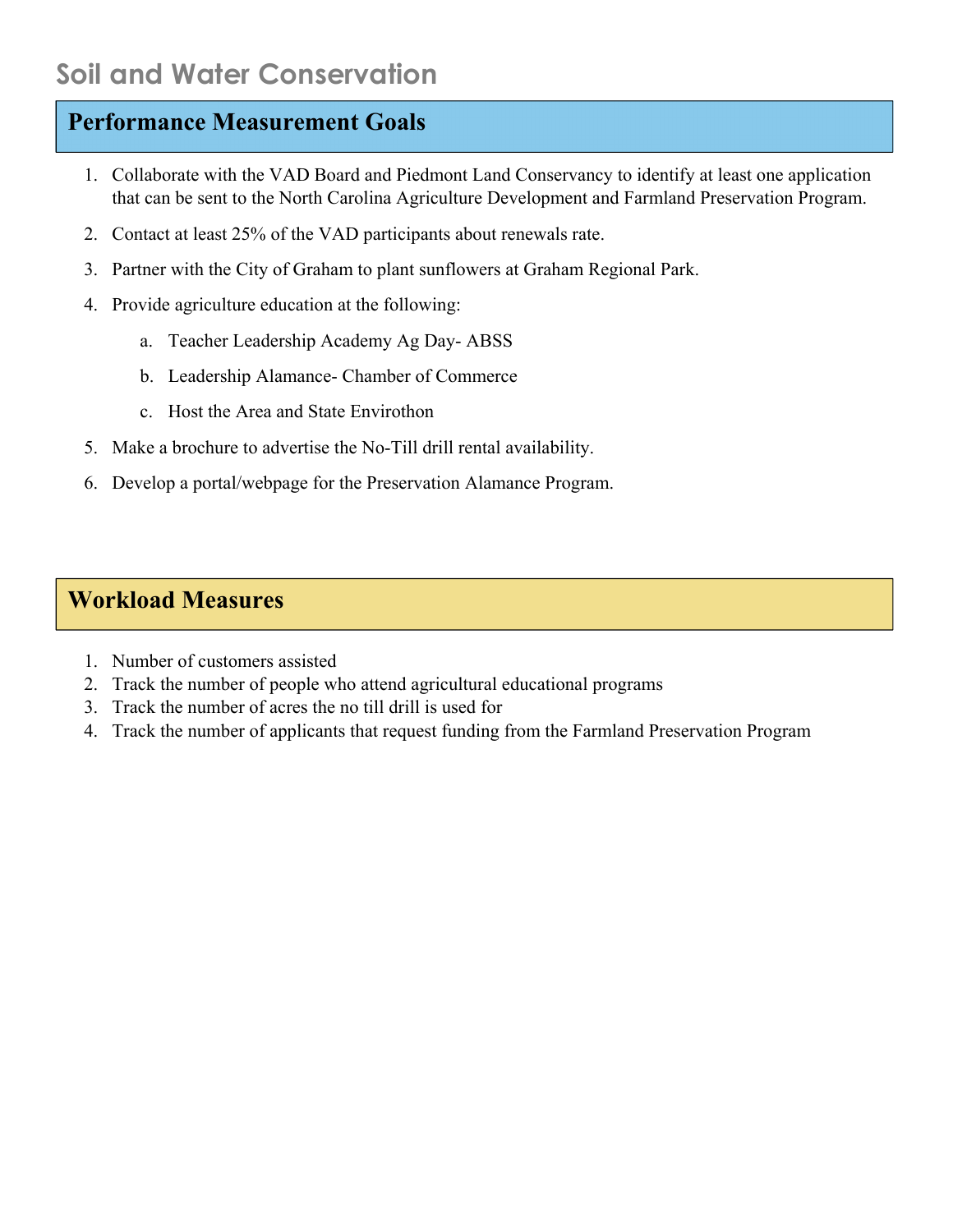- 1. **Collections Goals:** To continue efficient collection, the Tax Dept. will maintain an average of 1 out-ofbalance events or less per month, not counting amounts less than \$1.00.
- 2. **Collections Goals:** To continue efficient collection, the Tax Dept. will perform an average of 225 enforced collections per month.
- 3. **Appraisals Goal:** To ensure accuracy, the Tax Dept. will audit 1/8 of all parcels receiving PUV deferment.
- 4. **Appraisals Goal:** To ensure accuracy, the Tax Dept. will review 1/8 of all parcels each year.
- 5. **Land Records Goal:** To ensure productivity, the Tax Dept. will perform an average of 500 deed transfers per month (limited by the volume of deeds recorded).
- 6. **Land Records Goal:** To ensure accuracy, the Tax Dept. will maintain an average of 95% accuracy in deed transfer.
- 7. **Business Listing Goal:** To ensure accuracy, the Tax Dept. will maintain an average of 2 errors or less per month.
- 8. **Business Listing Goal:** To ensure accuracy, the Tax Dept. will audit an average of 30 business per month, which includes desk audits.
- 9. **Personal Property Listing:** To ensure accuracy, the Tax Dept. will audit at least 1/8 of homestead exemptions.
- 10. **Tax Admin:** To ensure efficient and effective service delivery, 100% of staff will complete at least 1 training session/class, which includes in-house training.
- 11. **Tax Admin:** To ensure efficient and effective service delivery, Tax Dept. staff will participate in at least 60 total training sessions/classes, which includes in-house training.

### **Workload Measures**

1. Number of recordation for non-complex deed transfers